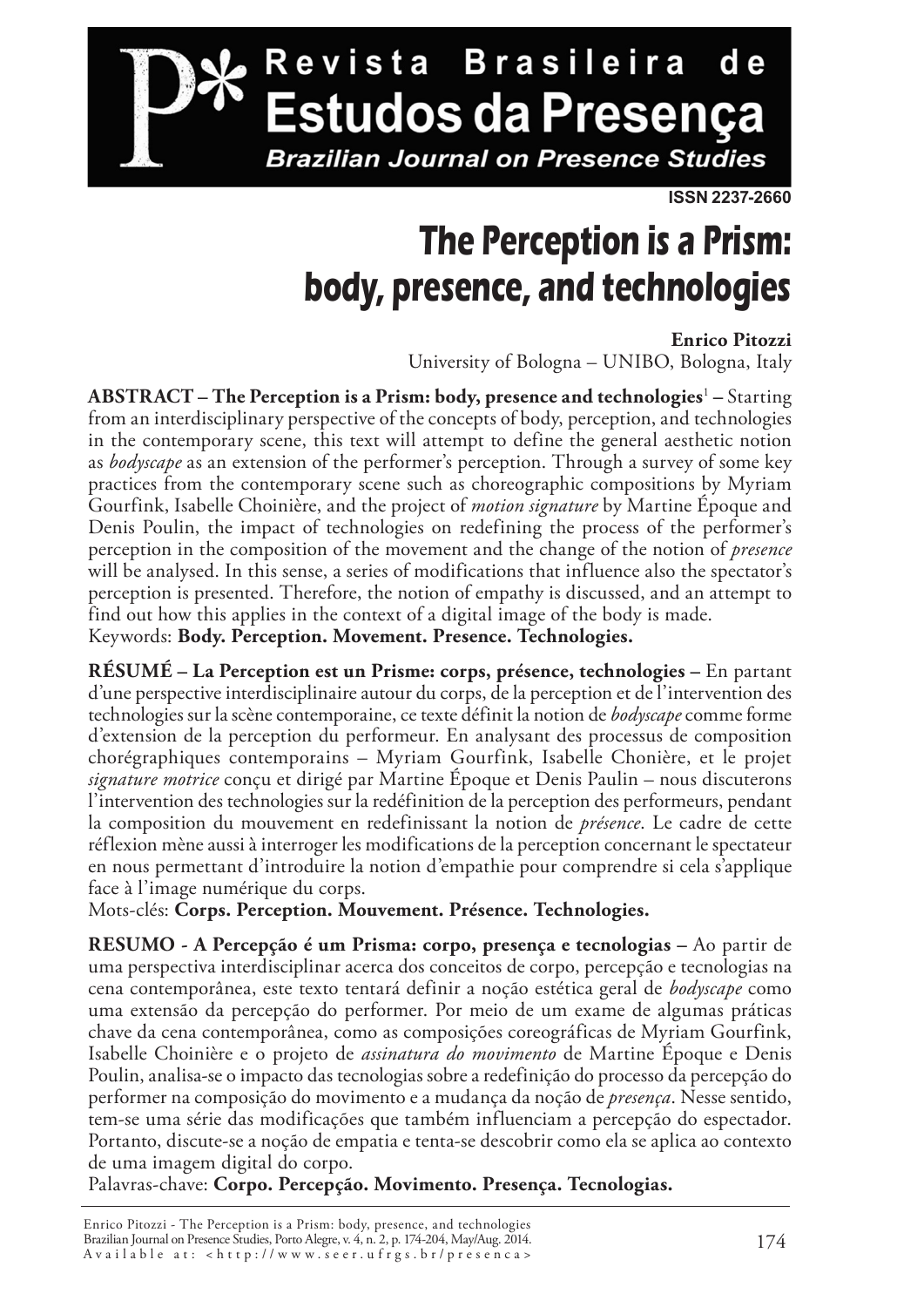**ISSN 2237-2660**



Image 1 – Martin Époque and Denis Poulin (LARTech), *No Body Dance*: *the prototype*, 2009. Photo: Denis Poluin/LARTech.

What does it mean to perceive something?

To sense the consistency of things. To feel the idea of space. To experience near and distant sounds. By sharpening your attention, you can become aware of an entire range of subtle details: marginal elements seen as vague presences at the corner of your eyes. You can feel, for example, the air pressure and the presence of light reverberation in a room; the sound of the nervous system. Thus we act almost unconsciously. In a similar way, perception – the set of the body cognitive functions – plays a fundamental role: *perception is an action* (Berthoz, 1997). Starting from this simple proposition, it is possible to define the quality of the presence of the body.

This perspective is a departure for my analysis.

From the point of view of choreographic composition, that is to say physiologically, it is firstly necessary to define *what is* the body we are talking about and what is its potential. In such a case we have to deal with an analysis of perception, and consequently to highlight how the brain works<sup>2</sup>. From a methodological point of view, we can recognise essentially two ways of interpreting brain functions accordingly to the two main philosophical trends of the past century.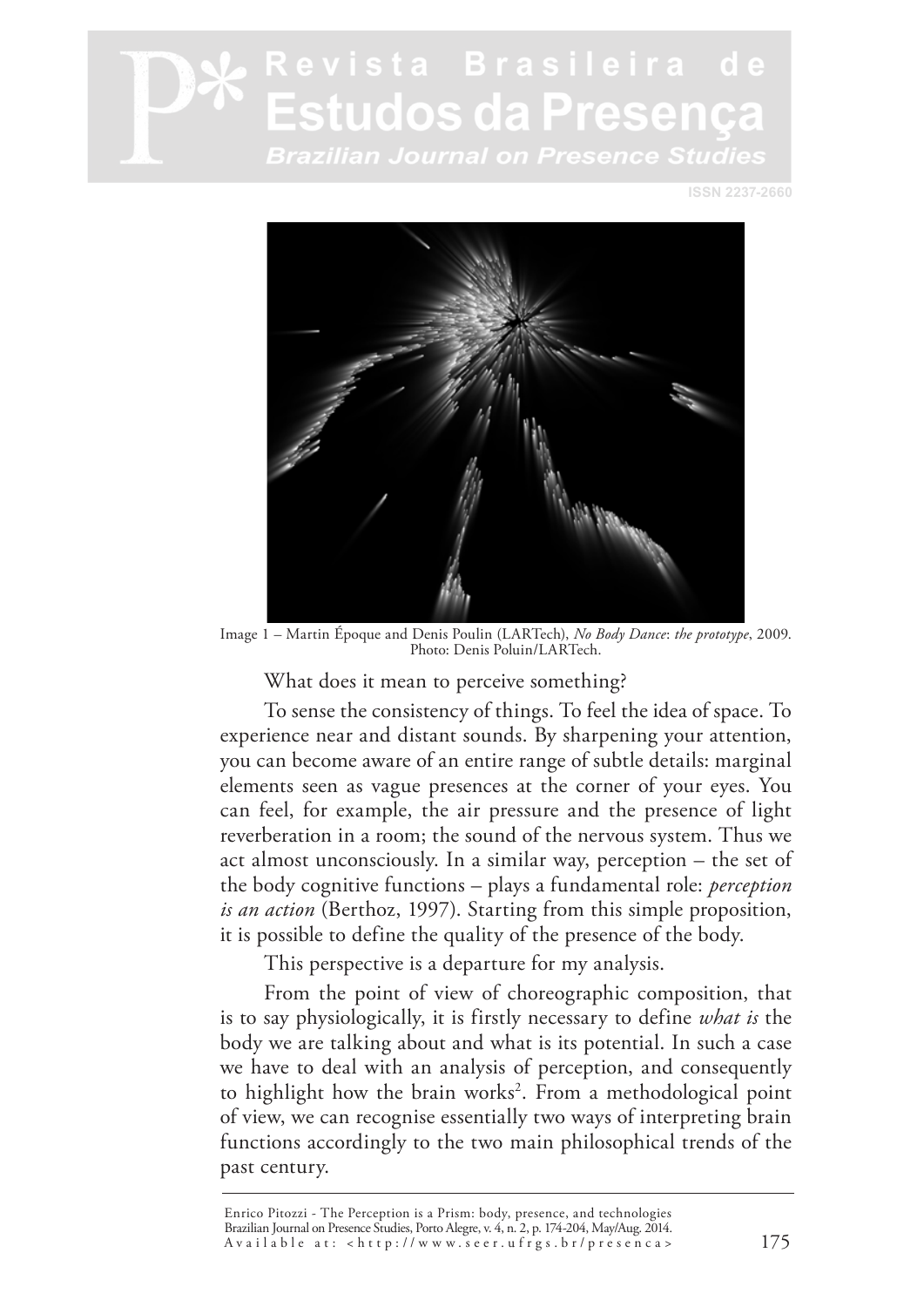#### **ISSN 2237-2660**

On the one hand we find the idea of the brain as a *calculator*, a central system which stores and re-elaborates information coming from different sensorial stimuli, based on an innate or acquired programme. The model is that of language and this conception can be connected to the tradition of analytical philosophy. On the other hand, the brain is understood as a simulator of the outer world, and actions are performed on the basis of inner models (Bernstein, 1967; Berthoz, 1997; Berthoz; Petit, 2006). In this framework, the brain projects its hypothetic actions on the world around – *feedforward* – and it uses the information captured from the senses (sensorial captors) as a *feedback* to verify the coherence of a prediction (Jeannerod, 2009, p. 84-85). In other words, the outer world is seen as a laboratory to verify mental hypotheses<sup>3</sup>. Such an understanding has to be considered in a phenomenological framework.

In this regard, we are going to consider the relationship between the perception of movement and its composition, taking Michel Bernard's concept of *fiction* as a starting point (Bernard, 2001; Godard, 2002, p. 236). This concept concerns the imagination of a body in a particular space before the actual action takes place. This process makes visible a former, internal and hidden, *virtual* dimension of the body, where the term *virtual* is not opposed to what is real (it doesn't suggest a de-materialisation of the body) but to what is *actual*, its *embodied* form, so to speak. In these terms, perception is nothing but an internal simulation of the action based on a *perceptive categorisation* of space. Here space is conceived of as a combined exchange of information between the outside world and the posture of the *pre-movement* as the actualization of an anatomy imagined by the system of gravity muscles<sup>4</sup>. In such a view, pre-movement is a background (invisible and involuntary) on which movement is drawn (visible and voluntary) as the result of the simulation (Goldman, 2008). So, the brain works differently from what one expects; it formulates hypotheses coming from a set of possible tasks, and looks for elements that can confirm or deny predictions based on the decisions actually taken in the real world: "[...] it is the body state that precedes the act, not the other way around" (Jeannerod, 2011, p. 18). In this perspective, through the analysis of work by choreographers such as Myriam Gourfink, Isabelle Choinière or Martine Époque and Denis Poulin (the LARTech project), we are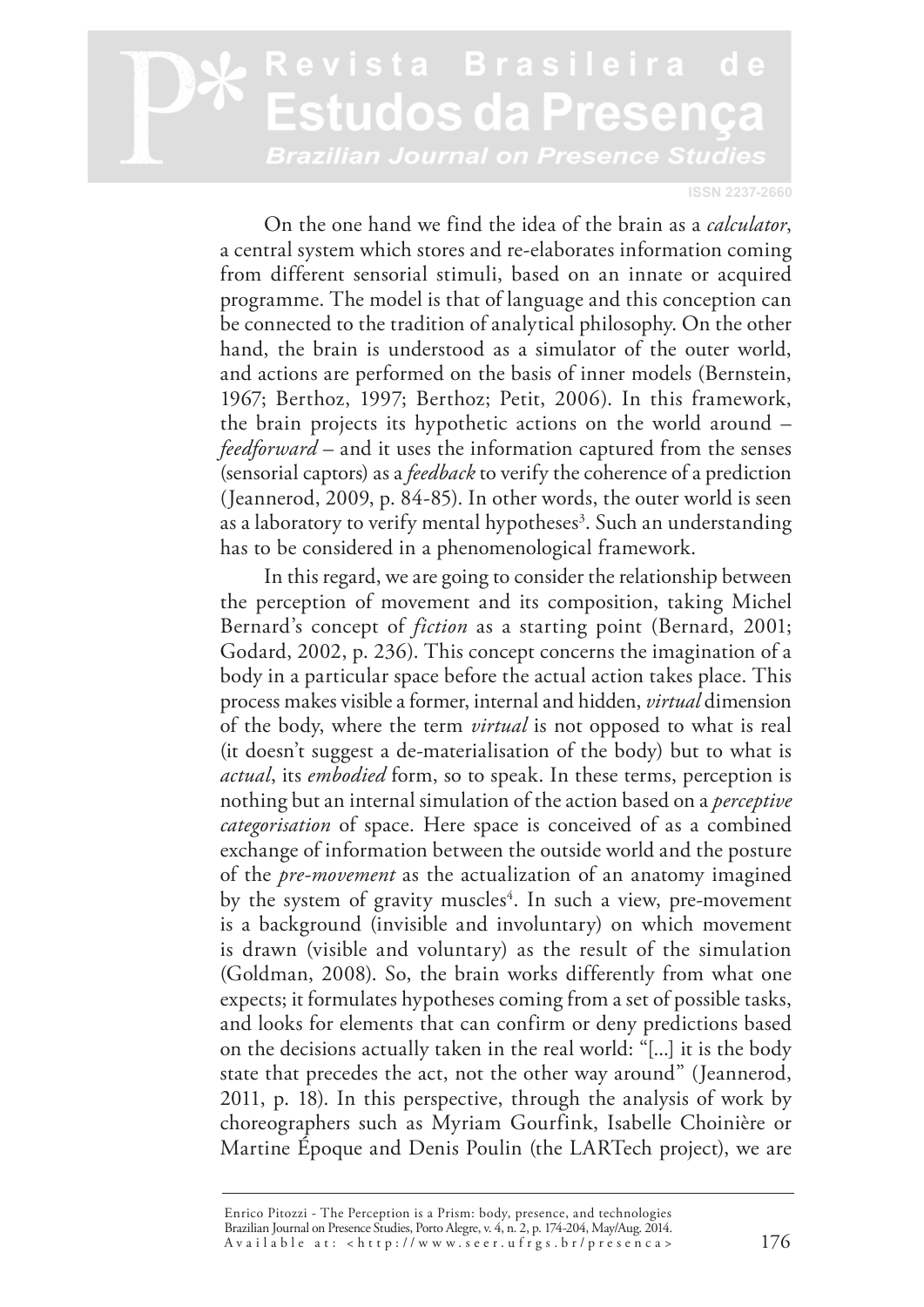**ISSN 2237-2660**

going to point out a *vectoriality of the body* emerging in their scenic compositions. Perception renews itself in order to achieve new gestures and, consequently, to define innovative forms of presence involving anatomy on the basis of physiological processes (Pitozzi, 2011a; 2011b; 2012a). To change the way we perceive is to change the *referents* of the imaginative construction of movement (to stoke the *fiction*): to change the way in which the body is *felt* in order to vary its *form* and create more and more articulated levels of presence. Nevertheless, if it is desirable to characterize a presence of the body in motion, in this way we must consider the effects it produces. Thus, the effects of presence testify to the passage of a body as perceived by the spectator: the trace of a movement that is no longer there, but once was. This effect of the performer's body motion can be considered as a new sort of *survival*, something persisting in the form of *impression* and which affects, in an empathic way, the muscles of the observer.

#### **The Perception is a Prism**

The object at the centre of this investigation, and common to different disciplinary perspectives converging here – from theoreticalpractical skills about performing arts, to the frame of neuroaesthetic supported by recent findings in neurophysiology  $-$  is the body movement along with its expressive possibilities. From the viewpoint of the studies about performing arts, this correlation of disciplinary layers is an important focus crossing the whole  $20<sup>th</sup>$  century, although it has never been seen as a dominant aspect in it.

The main interest is the role that different technological devices of capture had in this frame. Starting from experiments conducted by Etienne-Jules Marey and Edward Muybridge about human and animals movement at the end of 19<sup>th</sup> century (regarding the development of photography and mainly of cinema), passing through the experimentations made in the same years by Wilhem Braune and Otto Fischer in Germany, to arrive to recent motion capture (*MoCap*) experimentations<sup>5</sup>, it seems to be clearly detectable a parallel process essentially moving on two layers: the study of the human movement for scientific purposes, and, at the same time, aesthetic and autistics ones (Marey, 2002 [1894]; Mannoni, 2003; Johansson, 1973, p. 201-211; Manning, 2009). It is interesting to notice that these aspects, mainly concentrated on the research area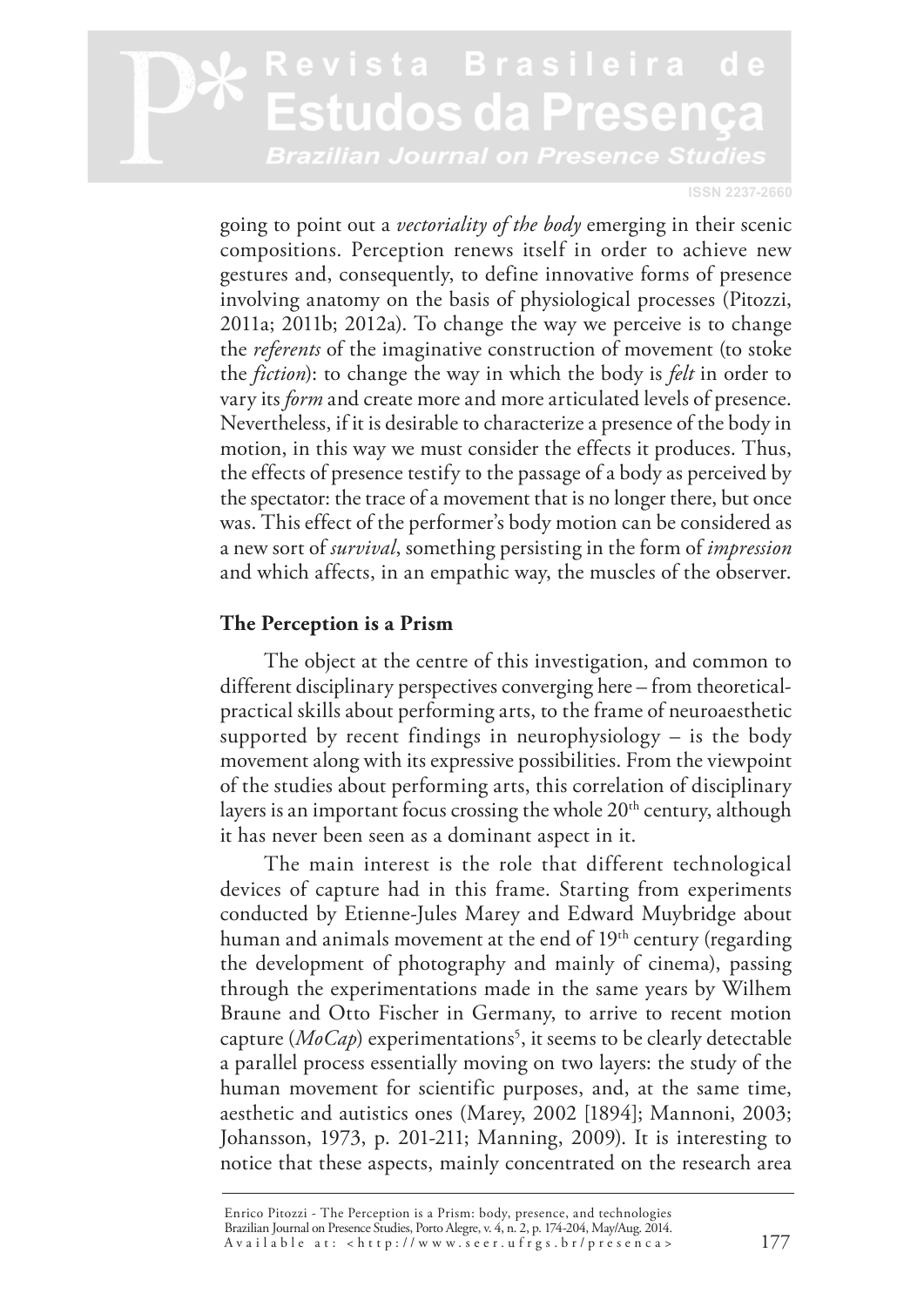**ISSN 2237-2660**

of the studies about human locomotion, intersect the attention that important figures of the theatrical and choreographic scene in the 20<sup>th</sup> century turned to *physical actions* and to physiological elements of the movement; their experimentations in this field still endure even nowadays. Let's think, as an example, to the notion of *biomechanics* as it was practiced by Mejerchol'd in the Soviet Union during the 1920s (Picon-Vallin, 2003); this aspect – that apparently can be considered as an actor *technique* – stated a close relation with the physiological researches carried out by Nicolaj Bernstein in the laboratory of physiology of the Gastiev Institute in Moscow during those same years (Bernstein, 1967).

According to this frame, the development of technological instruments to support the physiological research about human movement, the philosophical inquiry of phenomenology (Merleau-Ponty, 1942; 1945), as well as the analysis of theatrical and choreographic scene of the  $20<sup>th</sup>$  century, elaborates cognitive strategies converging in a common horizon that regards the knowledge of body functioning as a base of expression. What changes is the final aim, not the object to be considered. These points of convergence are the basis of the idea presented here and they justify evidently all the interdisciplinary collaborations that have to find a common field in our intention (Calvo-Merino, 2005, p. 1243-1249).

From the viewpoint of the performance studies, that is our main field of interest, there is an important notion that seems to be able to summarize the aspects mentioned before: we are talking about the concept of *fiction* as it has been elaborated by philosopher and scholar of performing arts Michel Bernard. The notion of *fiction* refers to the imaginative attitude that the performer uses for the composition of the action. According to Bernard's hypothesis, the performer, in order to move his body, has to imagine and project its anatomy into the space before acting. He has to simulate an action. In order to do this, he must activate all his proprioceptive channels: he must feel the space, categorise it, establish an active relation with the outside environment before placing the movement in that same space defined through his projection – this is the notion of *feedforward* (Jeannerod, 2009, p. 84-85). According to this interpretation, in an operation that we may define the perspective categorisation of space, the brain does not only generate responses to stimuli, nor does it simply organise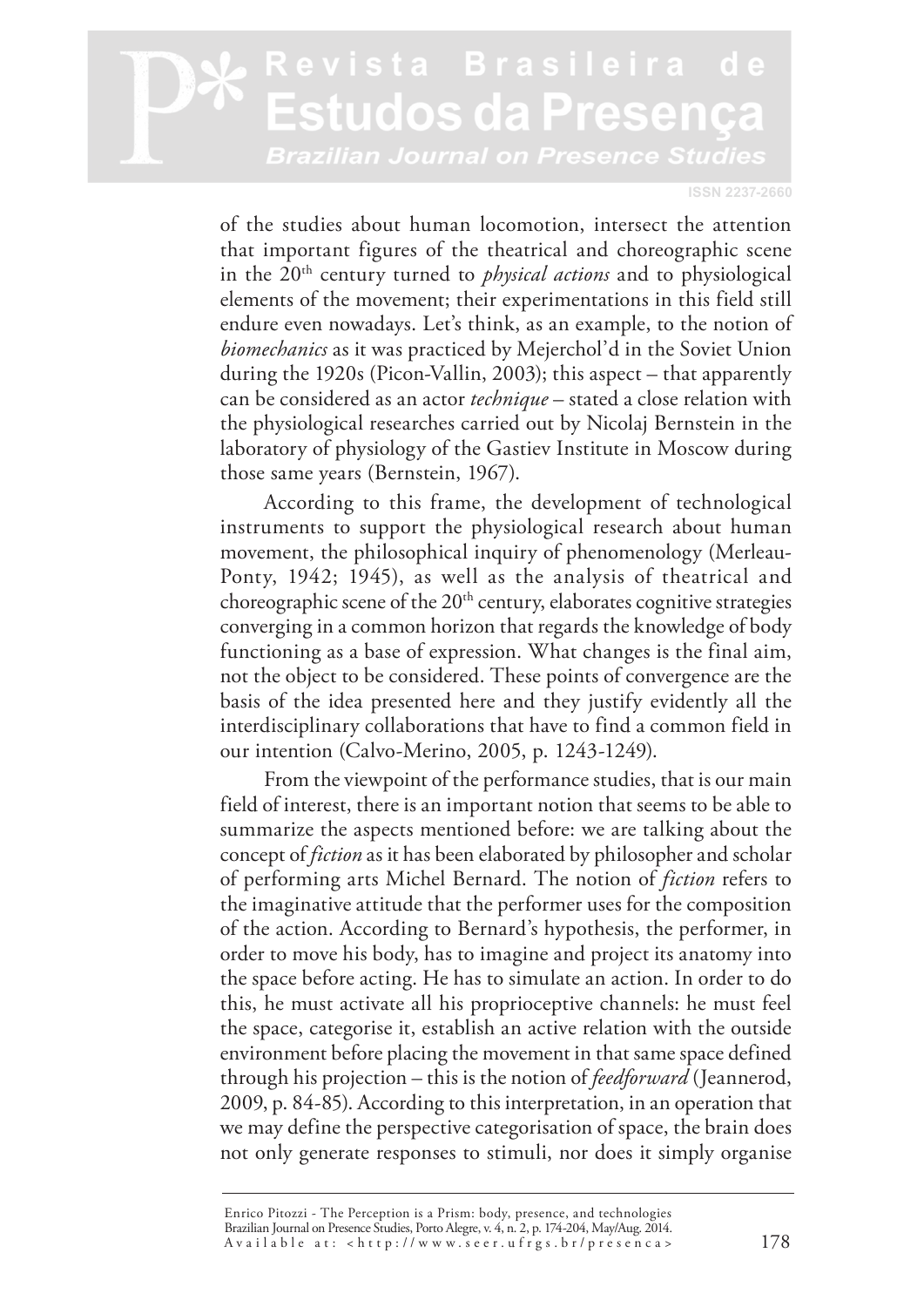**ISSN 2237-2660**

sensation passively, but it also formulates hypotheses on movement using an inner repertory of memorised actions. This knowledge turns the brain into a simulator capable of making the interactions work *internally*, between the action projected (prediction) and its possible consequences (Berthoz, 1997; 2009).

In other terms, as physiologist Alain Berthoz underlined, the brain is an action simulator, a generator of hypotheses that preselects information coming from the senses (therefore it guides and arranges the senses in collecting information from the environment, it does not solely register passively) according to the purpose of the action in course (Berthoz, 1997; Berthoz; Petit, 2006). To activate this process it uses memory to foresee or predict the future, the outcome of the action and any possible variants. From this viewpoint therefore, the brain is not a *reactive* but a *proactive* machine that invests the world with its queries. This process of *action forecasting* is at the basis of the action (Berthoz, 1997, p. 45; Decety, 2004, p. 73-74; Jeannerod, 1994; Rosenblum, 2010). Berthoz also noted that the motion intention exerts on the neuromuscular spindles activity – muscular captors on which kinaesthesia (the sixth sense) is based – a modulation that allows to regulate the muscles stiffness by anticipating the tension that they undergo during the execution of the action. In a very similar direction, physiologist Marc Jeannerod stated that an imaginative action implies the same duration required by the task to be performed. The thing to be taken into account is that Jeannerod underlines that the same brain structures are activated both in the case of the projected action and in the case of the real execution<sup>6</sup> (Jeannerod, 2009, p. 108). This means that the brain foresees the consequences of the action but also the place where a sensory captor must be in a particular moment during the execution of the gesture. It is in consequence of this passage that we can state that senses are verifiers: the brain is a hypothesis generator that uses senses to verify its own predictions (Berthoz, 1997, p. 78).

The anticipation is anchored to what – in the wake of Edward Reed and Hubert Godard – we can define *pre-movement*: the instant in which the simulation is embodied in the deep muscles – thus envisaging the relation of the body with the weight and gravity necessary to achieve the projected action – to prepare the movement (Reed, 1982; Godard, 2002, p. 236). The *pre-movement* thus, acts on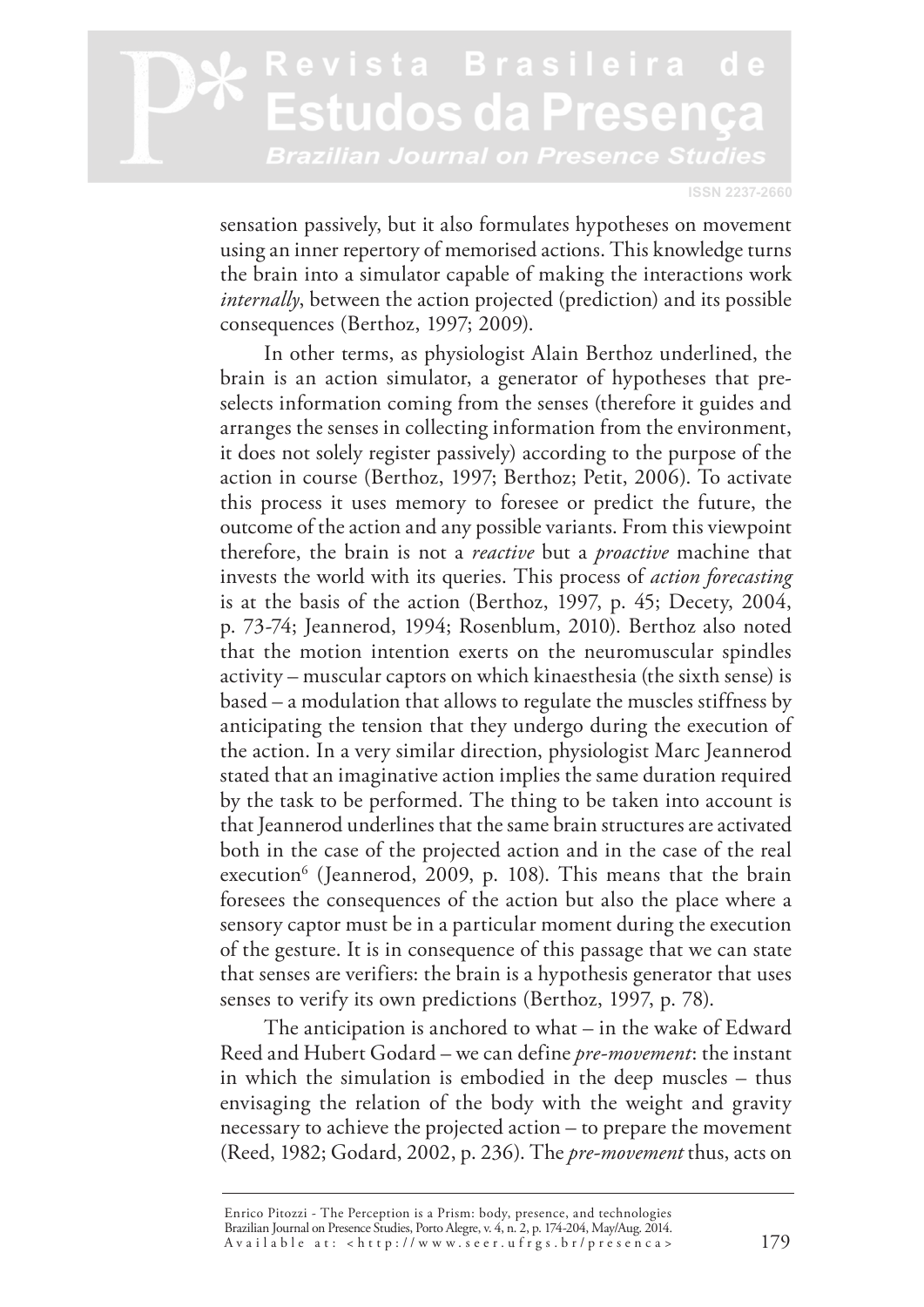#### evista Brasileira studos da Presen Brazilian Journal on Presence Studies

**ISSN 2237-2660**

the organization of gravity, on the way the acting subject organises his posture to remain upright and to respond adequately to the laws of gravity his body undergo. Moreover, *pre-movement* at the same time puts into game the movement plan and the affective level of its organisation: perception produces a series of affectively-coloured movement hypotheses which activate a selection of pre-movements to be realized, in order to support the imagined action (through the definition of an appropriate posture). Only successively we can have the execution of the movement as a consistent *verification* of the action project as formulated by the perception. It is exactly at this stage that we find technologies, as considered here, like a support able to offer an amplification of the effect produced by the gesture. In this sense, acoustic *feedbacks* produced thanks to new technologies help the dancer in creating their movement, and this will be a central aspect in our discussion. It is important to see that this idea, developed in a neuroscientific environment, finds a deep interest in the contemporary performance scene, especially concerning an investigation about the body that refers to some notions from the somatic. One of the most important notions is exactly that of *motor anticipation* or *pre-movement*, as we have seen, as a key concept to understand how a movement is composed, so that it shows us unequivocally that the result of the action (and the calculation of the margins of error) is already contained in the perceptive process on which it was founded.

Following this assumption, we can thus state that the body exists, and its presence with it, only in a tension between a *projection*  (simulation) and a *retention* (pre-movement). The presence of the performer – target object in theatrology and also one of the focuses that this article aims to re-skill and deepen – derives from the capacity of a performer to enter this pattern and give a form to this tension. That means to materialize the space around before moving into it: to imagine it, to occupy it by giving volume to it, a consistence.

In this sense, then, starting from this basis, the intervention of motion capture technologies, that we consider as a technical evolution to support the knowledge of movement and its neurophysiological elements, becomes of a crucial importance. This aspect is very important to our perspective because it represents a central point concerning the role of technologies in the analysis of Gourfink and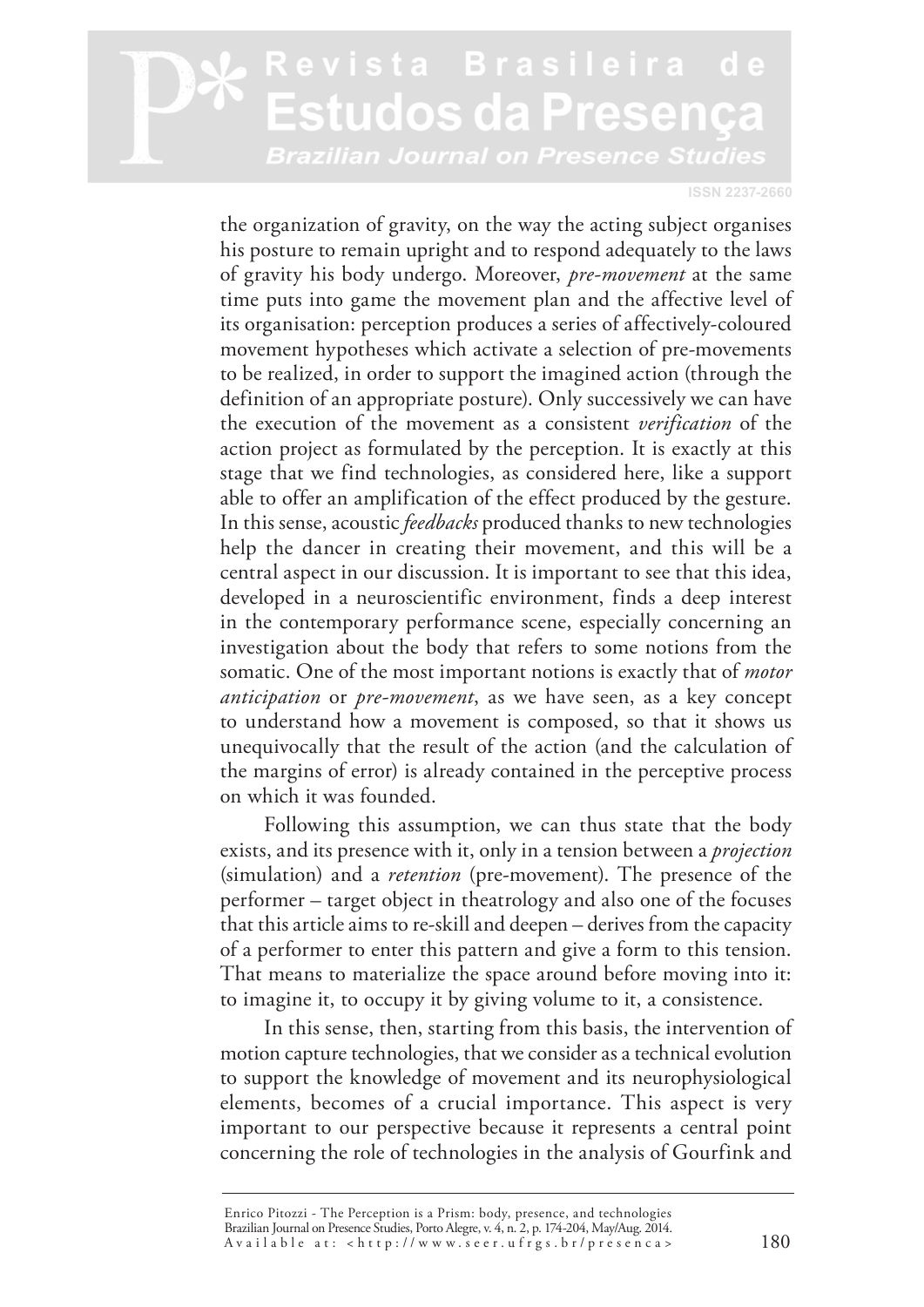#### **ISSN 2237-2660**

Choinière's works. In the same horizon, we also find the LARTech's work by Martine Époque and Denis Poulin, where motion capture technologies originate two parallel research areas: on one hand, they allow to examine the digital representation of the body, working on the relation between the physical body and its reproduction as an image; on the other hand, they investigate the motor aspects of the performer, using technologies for a deep research about the mechanisms that regulate human locomotion and compositional processes of movement (Époque; Paulin, 2013; Mercy, 2013, p. 253-254).

Precisely starting from these examples, where a perspective related to the composition of movement in performing arts joins physiological aspects and a technological elaboration, we believe that it is possible to visualize and study the *motor features* of a body thanks to the use of motion capture. At the same time, it represents an interesting way to understand how the process of simulations works. A better knowledge of these aspects could allow a progress on some key points of the parallel research between neurosciences and performing arts: by deepening the knowledge of movement and its correlations with the brain functioning, as well as by providing the performer with a *biofeedback* to be used in order to innovate and investigate his perception and, consequently, to vary the movement without repeating the same motor mechanisms and the same pattern of dispositions into the space.

#### **Technological Devices**

Hypotheses on movement developed by brain and displayed into nerves and muscles are based on a perceptive conception of the space around, to which the body reacts in order to compose the action. Following this, we can state that, by converting this movement in perceivable data made of sound or light, the performer can reach a deepest knowledge of his perceptive faculties, in order to extend them or just control them thanks to this *biofeedback*. This means that performers are able to operate their entirely innovative gestures passing through different levels of presence. We would like to point out that movements captured thanks to motion capture devices – based on captors attached to the performer's body in order to analyse their pathetic and muscular activity – can enable an analysis of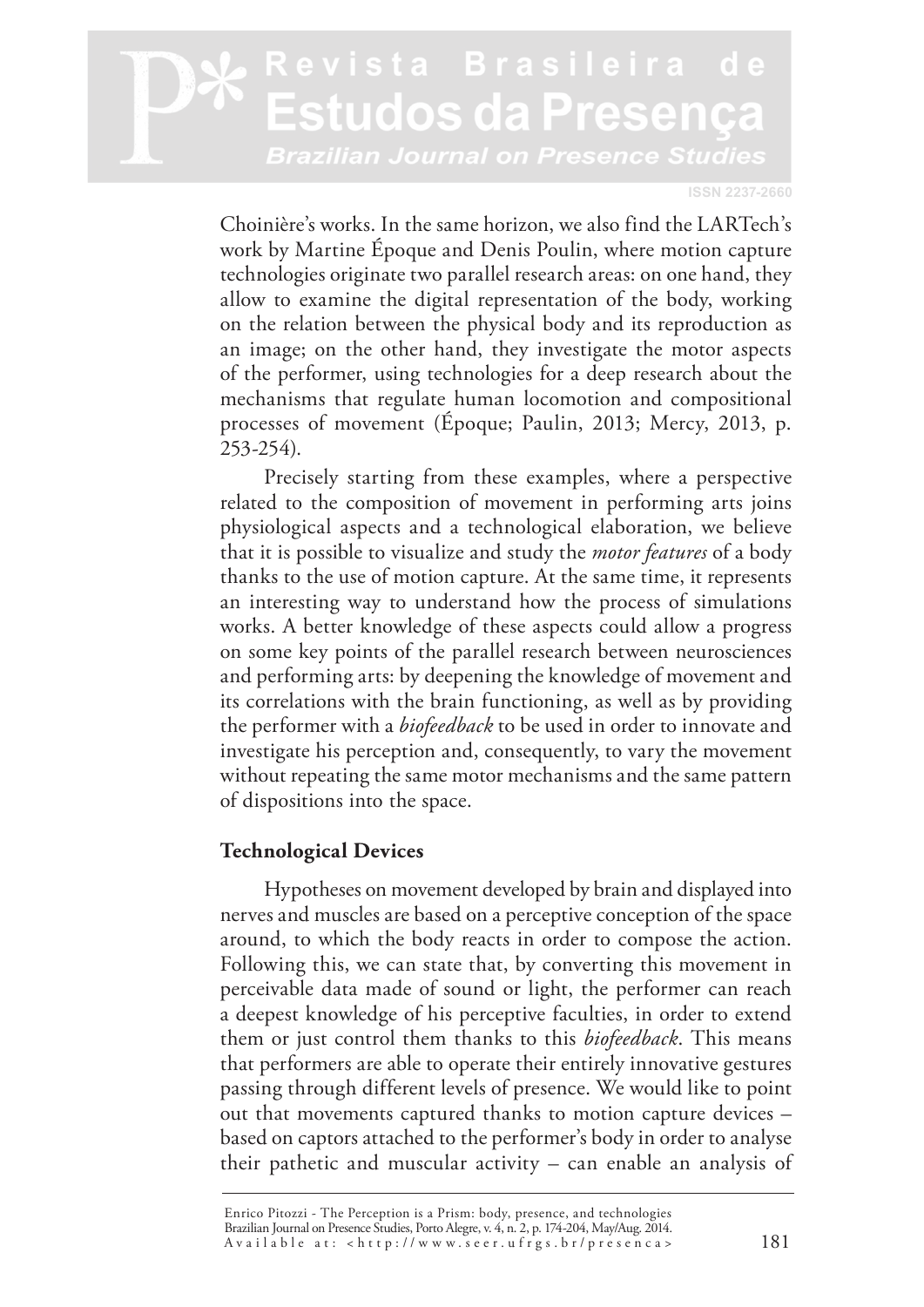**ISSN 2237-2660**

the involuntary muscles that is very similar to that produced by a manipulation or a visualisation of the moment in which the mentally projected movement affects the muscles.

Let's see more in detail the operations on which the process of conversion is based: the *interface* and the *digital*. The interface is a function able to separate and connect, at the same time, two heterogeneous systems, defining them by differences (Poissant, 1995; Quinz, 2006). In other words, the technological system doesn't only respond to an input, but it also elaborates information. This process is possible thanks to a *digitalization* of the signals, so that they can be transformed and re-elaborated: a single *input* datum can produce different *output* data. By this operation, digitalization allows to translate images, sounds, texts, and even movements, into information stored and ready to be processed by a computer. Exactly like the solid, liquid or gaseous state, the digital can be considered as a *matter state*, for it permits to process any type of information. Just as a liquid can turn into ice through a process of solidification, so too the contraction of a muscle within a movement can, through a process of digitization, become a sound or produce an image (Hansen, 2006, p. 25-104; 2006, p. 221-252).

Digitalization as a transforming factor will be at the centre of the following pages. We will see how this process can operate to produce and compose a scenic *soundscape*, starting from the performer corporeality and movements synthesized by technologies. A key element is to understand *how* this process is manifested, in order to see and underline the way technologies operate on the scene. Operations like those described above imply a radical transformation of the body *state*, from an organic state to a digital state, and the employment of technologies creates two main operations: *computer simulation* and *dislocation*. The *computer simulation* deals with the creation of models; from a physical reality it is possible to create a reality based on mathematical algorithms. Interfaces used in this process are mainly circuits that made the conversion between the two dimensions possible. On the contrary, *dislocation* determines a kind of detachment, and physical corporeality, being converted in sounds and visual elements, undergoes a different transformation than that produced by simulation. In this case we can see the development of forms of presence mediated through technology.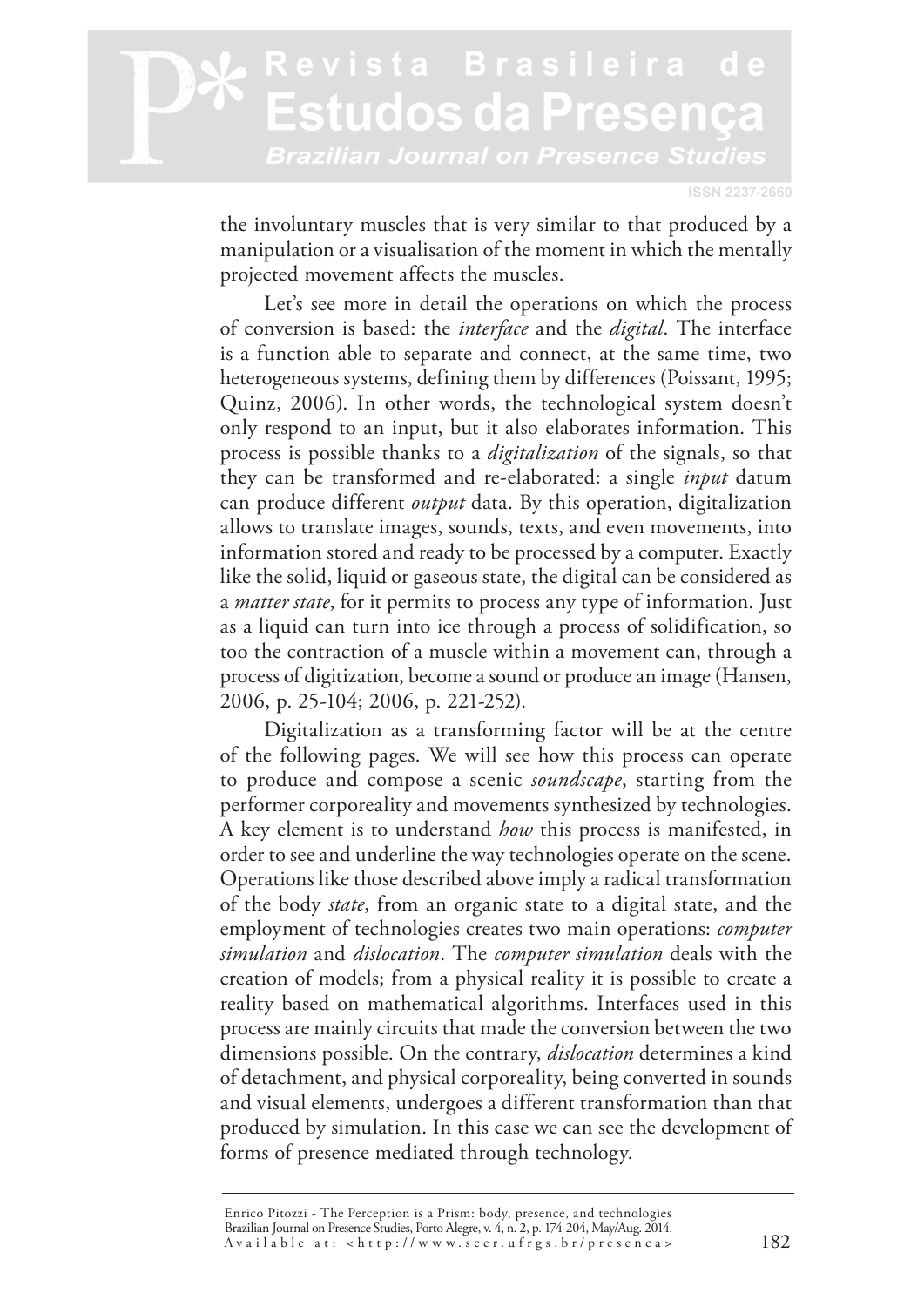**ISSN 2237-2660**

#### **The Logic of a Micro-movement**

A figure to the fore of the choreographic generation appearing last century in the 1990s, Myriam Gourfink thinks of the body as an investigation into the slow pace and linearity of movement. *Contraindre* (2004) and *This is my House* (2005), as well as her recent projects, *Les Temps Tiraillés* (2009) and *Choisir le Moment de la Morsure* (2010) – the latter developed at the French Royaumont centre – can be analysed from this slant (Lesauvage; Pietre, 2012). In all these works, the whole articulation of movement is played out on the dynamics of a regular shifting in body segments in a slow circuit of weights and balances that hover in space.

The line of tension within the movements has no rhythmic breaks; it is radical in its linearity and tends to avoid variants; the resulting figure is like a shift within a cobweb: like the score itself. This concept of movement is achieved, moreover, through the use of a particular system of choreographic writing that uses the Laban Orienté Lisp software – LOL – partly deriving from the Laban notation and from Lisp, a computer language used for LOL (Fanti, 2001). This is a composition movement software made up, as to the graphics, by a window that dissects and indicates all the parts of the body, while in other windows it arranges all the dimensions of the dance: bending, rotation, support, distances, levels, and all the other parameters making up the choreographic writing of a work. Thanks to this procedure the body, envisaged and codified in a computer annotation system, becomes a physical entity that points to a radical reorganisation of composition methodology. A further important element to be underlined regarding the working potentials of this system is the division of space. LOL is able to give indications that divide the space for action infinitesimally. On the one hand this division exponentially enlarges the possible combinations within the composition, while on the other it alters the dancer's perception of space. Thanks to LOL, it is thus possible to multiply the indications given to the performers: categorical indications may be given, such as *forwards* or *sideways*, but more exact indications of another type may be envisaged, such as *move three degrees to the right*. This is possible because space is categorised and parameterised, therefore the performer is quite able to recognise such precise indications and will then modify his kinaesthetic perception as well, going on to occupy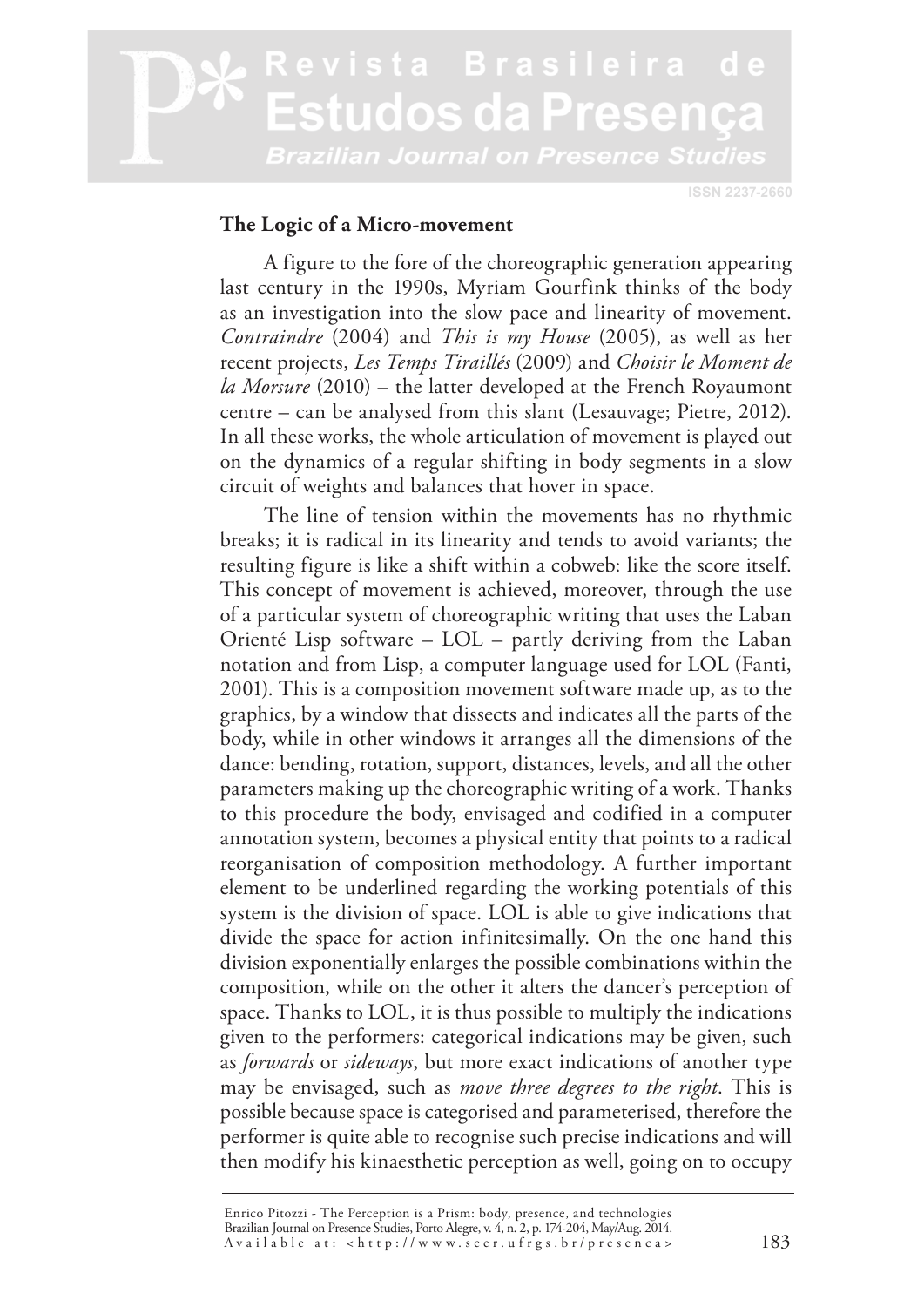#### **ISSN 2237-2660**

previously unexplored portions of space. It is therefore evident that the use of technology, in this case, creates a radical modification on the performer's perception. This investigation of space and perception triggers the micro-movement that is central to Myriam Gourfink's choreographic composition (Gourfink; Marthouret; Voisin, 2000- 2001).



Image 2 – Myriam Gourfink, *Contraindre*, 2004. Photo: Françoise Rognerud.

Thanks to technological mediation, the micro-movement logic determines slow and very exact timing in the execution of the choreographic score. The slow pace thus makes it possible to prolong – and therefore make visible – those passages in the score which would otherwise not be perceptible: in other words, it acts as a magnifying glass focusing on the micro-variations of the body.

> Focus attention on the toenail, find a trajectory in the arm, move to go above the head. Or, again, find a pathway in the body to move again and stop on the right heel, on the skin, or listen to the weight flowing up inside the leg, enter into the flesh, into the pelvis and rotate to the greatest extent possible, find a precise point, or else a large surface. [...] These passages are totally sustained by breathing [...] (Pitozzi, 2005, p. 45).

This approach implies an inner visualisation process and a certain degree of attention even to the slightest modification in body form. The quality of time achieved is elastic; the duration of each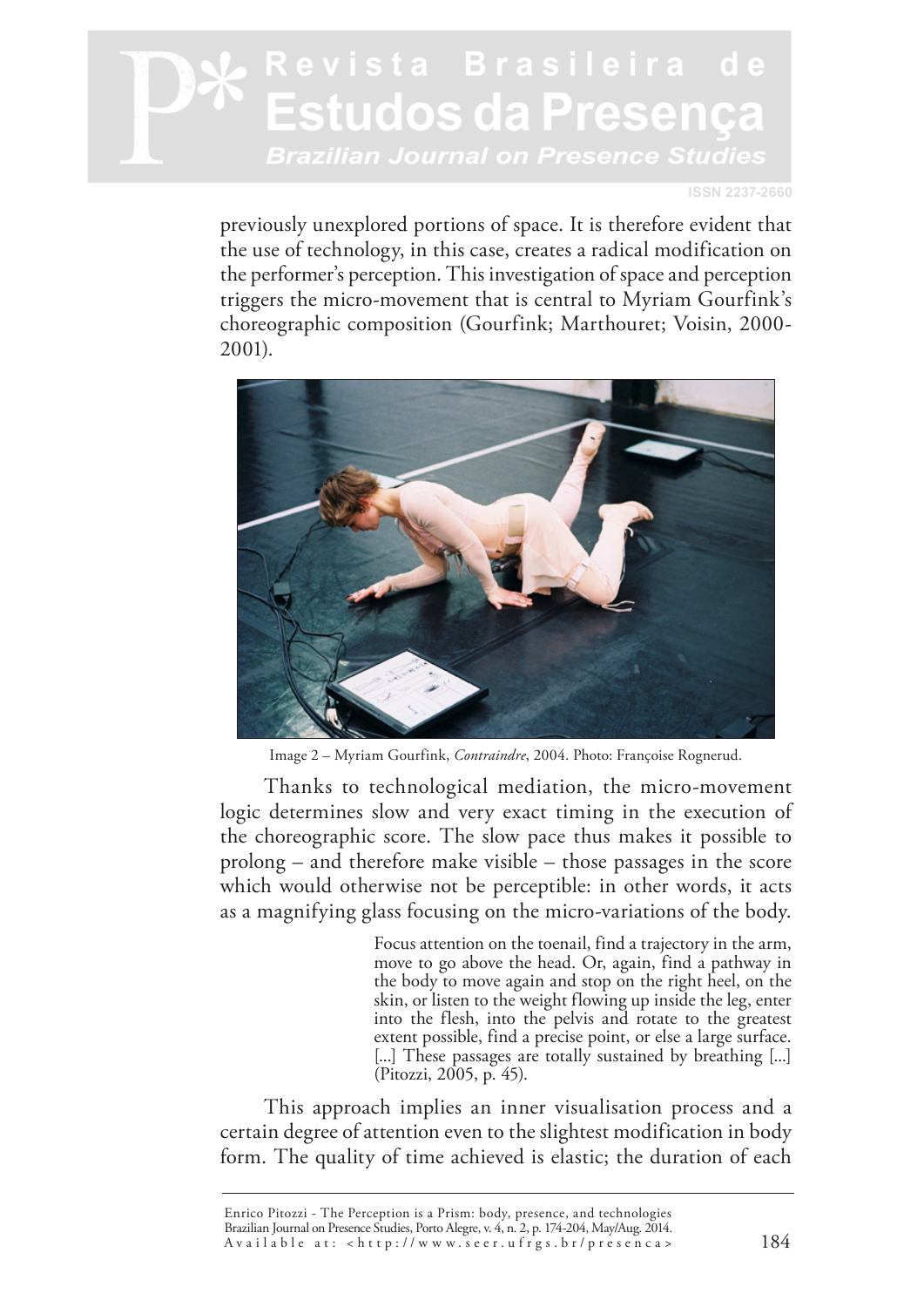**ISSN 2237-2660**

sequence is more or less unspecified and is subject to the time of the action which, on the contrary, is exactly defined: if a sequence is to last three minutes, the interpreter is free to manage that time, without changes in rhythm or breaks.

> Exploration of weight, slowness, breathing: these three factors regard pre-movement, i.e. our most deeply hidden motor resources; these pre-movements make micromovements possible, microchanges in direction generating a number of gestures that take every millimetre of space into consideration, every millimetre of body, skin, cells. This is work on posture that micromovements gradually deform and modify in time through shifts. Actions fuel the passage from one posture to another. Everything is played at this level, when continuous interaction among the elements (weight, slowness, breathing) becomes exploration within the body and within space (Pitozzi, 2005, p. 42-43).

Movement therefore unfolds in this stretching of muscles, without seeking a stable form, without trying to define and specify the outline of the body. It is a work on dynamics rather than on forms. The body is not positioned: in Gourfink's work there are in fact no positions, rather postures or attitudes. While position refers to development and unfolding, in posture (which concerns premovement) we see a spiralling of the body around itself. The model of this articulation is the bend, the curve. To achieve this modulation the choreographer makes movement flow from the pelvis: most convergence and management supports of weight effectively pivot on the perineum. The body therefore tends towards a permanent state of tension in which the flow of movement makes time pliable, elastic and flexible. For Myriam Gourfink the point is to analyse how a body can make time fluctuate in space: *making time visible*.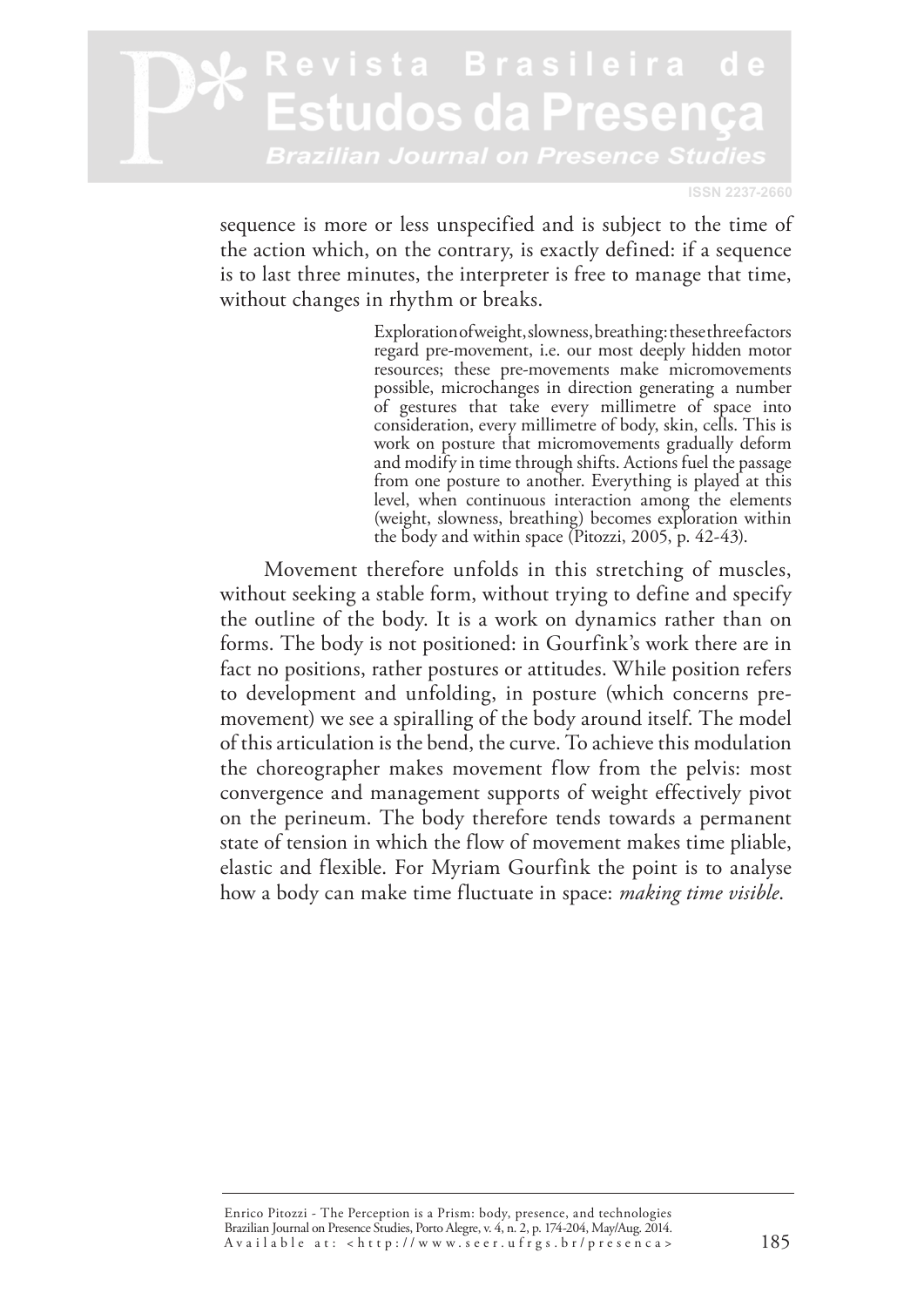**ISSN 2237-2660**



Image 3 – Myriam Gourfink, *Le Temps Tiraillés*, 2009. Photo: Jérôme Delatour.

#### **Collective Body: the soundscape of the skin**

Among the most interesting figures on the international circuit, the Canadian choreographer Isabelle Choinière has been developing a journey connected to sound qualities in relation to movement for many years. She founded and currently directs the company in Montréal (Canada), a company with which she develops research projects on the relationships between dance and technologies. In 2007, she began to develop a new project called *Meat Paradoxe* and another called *The Flesh Waves* (2013), which is last till today. Collaborating for the first time with the French composer Dominique Besson for *Meat Paradoxe* and, presently, with Ricardo Dal Farra for *The Flesh Waves*, Choinière explores in these projects the concept of a collective resounding body.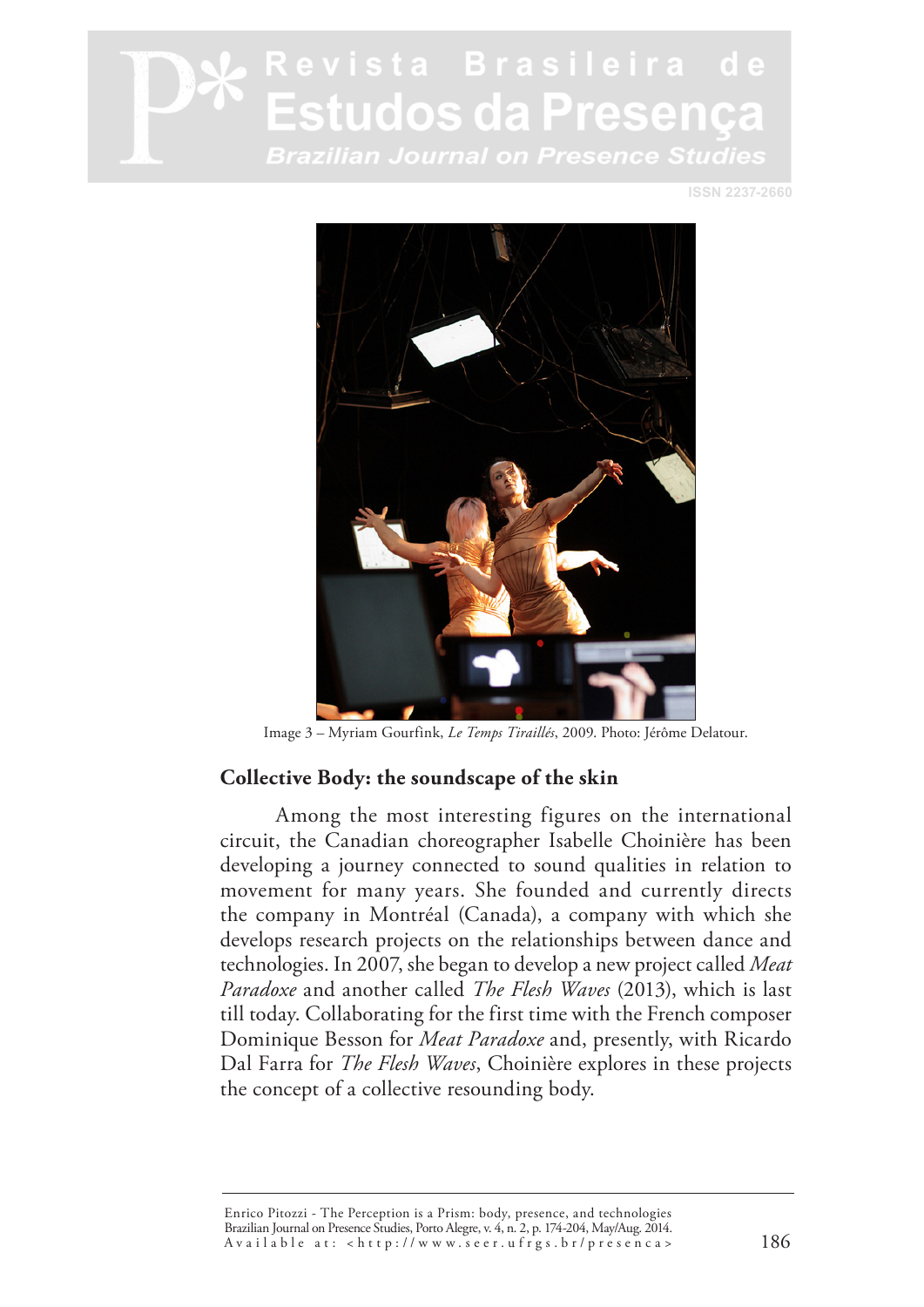**ISSN 2237-2660**



Image 4 – Isabelle Choinière, *La Démence des Anges*, 2002. Photo: Frédérique Bolté.

To come close to an initial manifestation of this relationship between body and sound, we will start by considering one of her earlier works – *La Démence des Anges* (2002) – where, thanks to technological means, the presence of the body is extended to include a different place than the one where the performance is physically taking place. Two different bodies live in these two different spaces. Thus, two dimensions of presence are in relation with each other inside the same physical space: the concrete body of the performer, and a *synthesis* body that is present as a projection. In this way, the dancer who is physically present perceives her performance as replicated in the image and in the sound track of a virtual dancer (spatially located in another place, or even in a different continent, if necessary), transmitted by a MIDI data system via the internet.

In this case, then, the resounding body is the result of an encounter between two spatially distant material bodies, with the help of a reciprocal projection (Pitozzi; Choinière, 2010; Boisclair, 2007). The voices and gestures of the performers are captured by a series of microphones and sensors that are positioned directly on their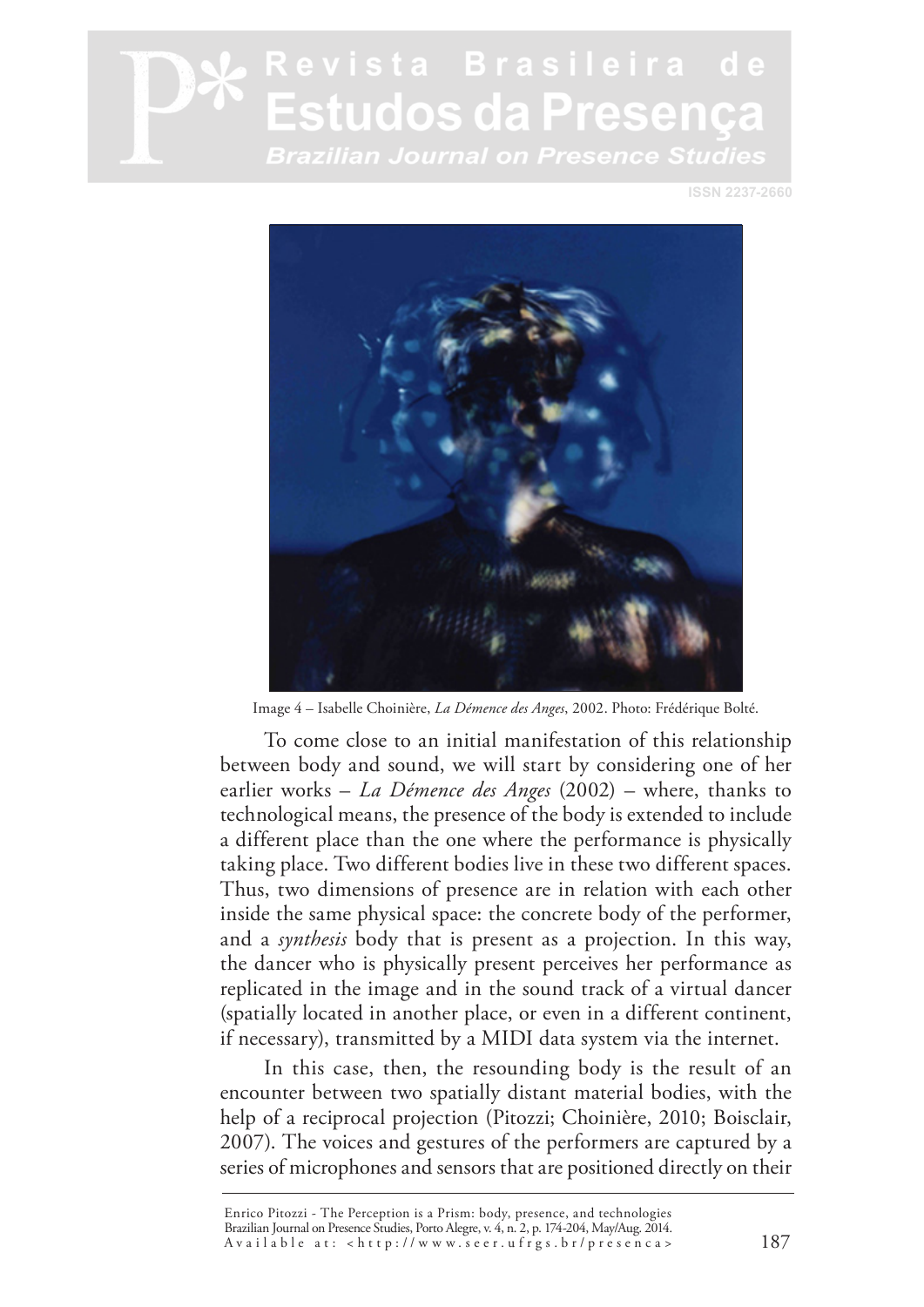**ISSN 2237-2660**

bodies. This data are transferred simultaneously into the space of the performance and the distant space via the internet, to form what could be defined a long distance duo. It is as if the two performers generate and exchange sound and images in real time, which come from the composition of movements, producing a sort of net-like persistence of their image in the spectator. We can, therefore, see and hear each of the two performers as *present* in the space of the other.



Image 5 – Isabelle Choinière, *La Démence des Anges*, 2002. Photo: Frédérique Bolté.

This process is an invitation for performers to reconfigure their perception of action, while creating an overlap of real dimensions and confusing them. In order to achieve this outcome, the two dancers wear a net of receptors, able to capture the sound qualities of their gestures, and attribute a sonorous equivalent to these through a synthesizer. To the aim of this research, the choreographer had to develop a series of particular sensors to be applied to the body. The need was to elaborate receptors that restored the possibility of composing and capturing a movement in a decisively more subtle and slow way, and at the same time to allow intervening on the opposite diametrical quality. In other words, according to a dynamic of acceleration or fragmentation of the movement flux, it is possible to compose a real-time auditory space that interrogates the performer's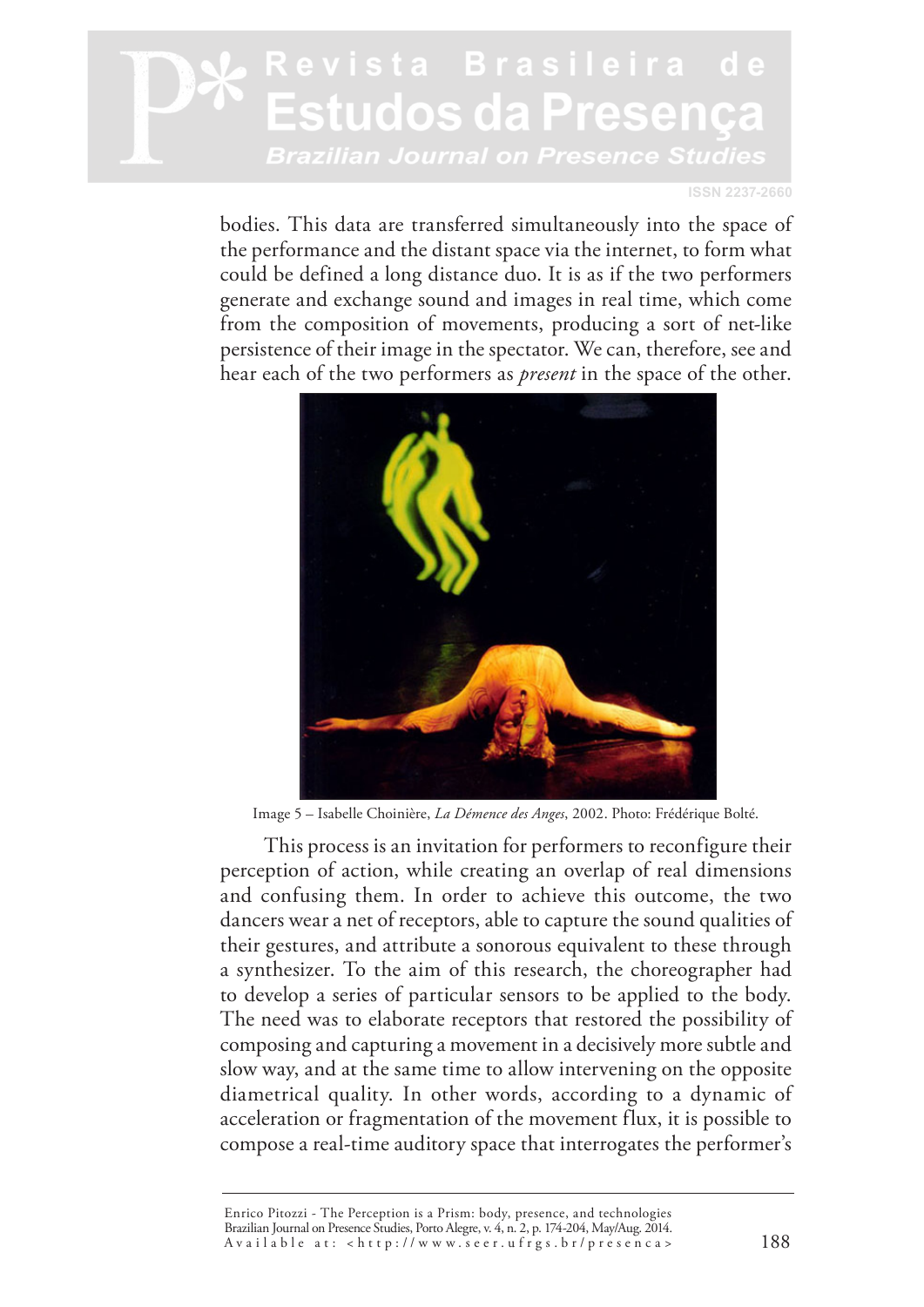**ISSN 2237-2660**

perceptive organisation in action, as well as the audience's capability of perception.

The resounding body transpires from the real body, but it is not a double of it. Rather, it represents a manifestation of it, a new sensorial organisation deriving from a technological integration. Technology, then, becomes a way to develop a deeper perception of physical knowledge, in order to act on it so as to modify the score of movement constantly. In this case, it is evident that we are beyond a pure instrumental use of technology, which rather it is understood as a way of thinking about the body and expanding its potential. This particular use of technology enables the choreographer to really integrate the sound dimension in her creative process and its result.

By exploiting this process of work in connection to sound, it is in the *Meat Paradoxe* project (2007-2010) and the *The Flesh Waves* (2013) that Isabelle Choinière developed a concrete and radical vision of the idea of resounding body. This project is inscribed in a context of broadened choreography that the choreographer has been developing for some years now.

For *The Flesh Waves*, thanks to the collaboration with Dal Farra, Choinière developed an organised system to capture the sound of five dancers together<sup>7</sup>. Composing their movement in the space of action like a real sound mass, the dancers produce what we could define a collective resounding body, inside which they share a sensorial experience in real time, both on the level of movement and on the level of sound production. The elaboration of the soundscape responds to the mass-movement of the performers on stage, and generates an intense graininess that seems like a cloud of sound, a dense and articulated atmosphere of sound particles.

Here, the resounding body recalls a dimension of the body (or of its movement) that originates from the movement of the dancers on scene. The resounding body is, in other words, an emanation, a dilation of the real body into a vibrating shape of sound. The body comes to be understood as an eardrum, a resonator of sensorial dimensions, which becomes a scenic sonority; it is almost molecularised, subdivided into elementary particles and recomposed in a sound form. Once again, we are away from a purely logical formality in gazing at the body; its intensities – its articulation in movement-particles – are part of the choreography and of the research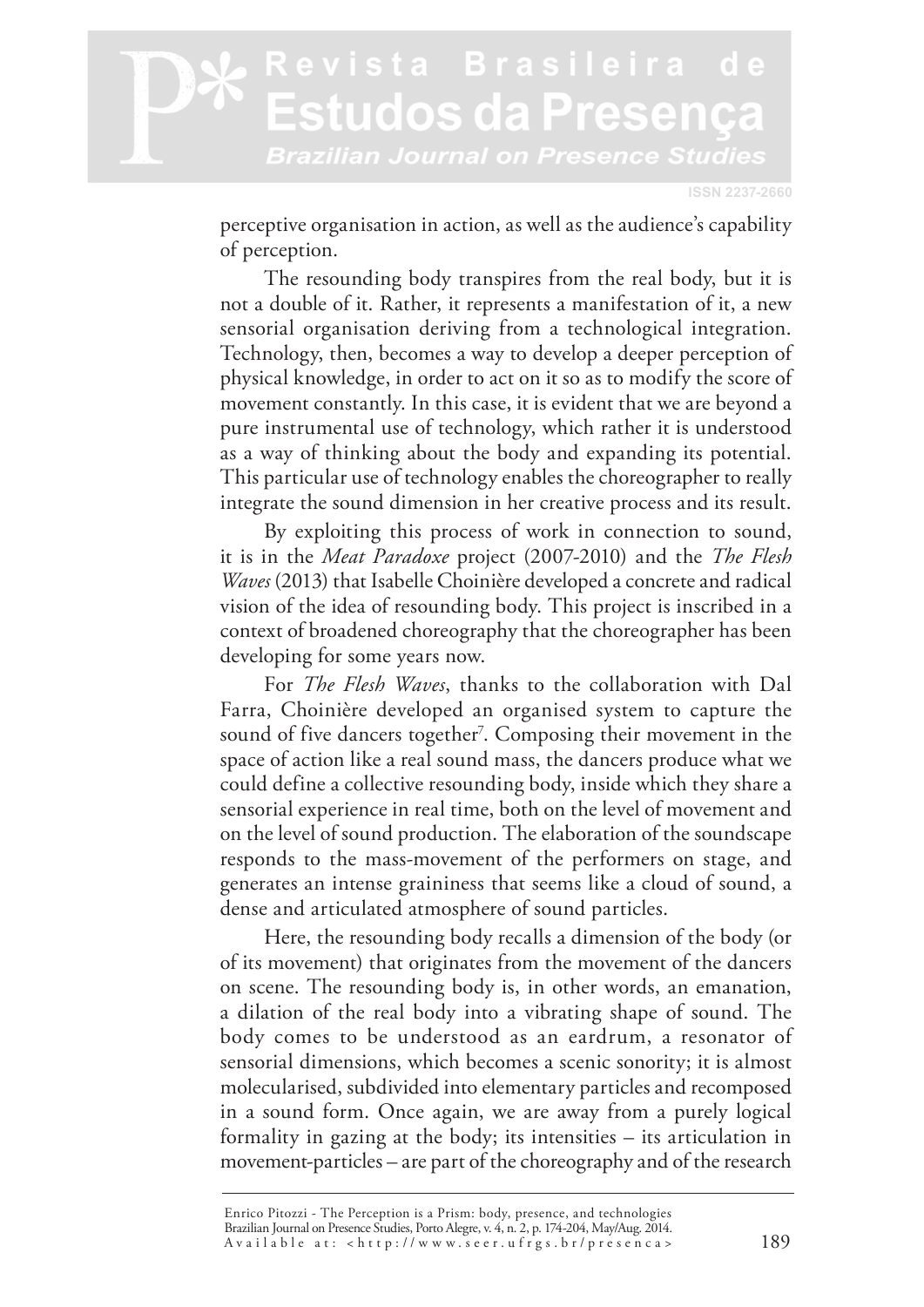#### evista Brasileira studos da Presenca Brazilian Journal on Presence Studies

**ISSN 2237-2660** 

on sound at the same time, thanks to the alteration and modification of different frequencies.

What is extremely interesting in this perspective is that, by working on the resounding body, it is possible to intervene in the sensorial aspects and in the perceptive arrangement of the performers in space, so to renovate them. This leads to the abandonment of compositional processes that have already been experimented, and opens up the way to a kind of movement subjected to a continuous transformation; it produces, therefore, a scenic sonority enriched and redefined each time. Here, the sensorial aspect is reorganised, and the internal part of the body behaves like a medium. It is as if sound, in this project, plays the role of an added dancer: it participates in the organisation of the collective resounding body.

Thanks to the spatial placement of sound, obtained by means of a device consisting of eight speakers placed around the hall, the spectator is almost projected inside the body of the performers, and induced into a radical rethinking of his own sensorial arrangement at the same time. In other words, the spectator feels very close to the performers' body, to a degree that induces him to a *tactile vision* of their movements. Thanks to the sound that moves around him, crossing the space, the viewer is immersed inside this living form, inside the flesh, being in contact with the intensities that animate and sustain it. In that way, there are two forms of perception here that the spectator is not used to, and that must be redefined.

This tactile quality of the soundscape composition results from the moleculerisation and spatial disposition of the sound itself – strategies that operate with very high and very low frequencies. The sound tends to articulate itself through continuous wavelengths that install a constant relationship with the listening bodies of the performers and the spectators. However, this proximity does not take the audience into an extreme experience of sound. Rather, the communication passes thanks to the use of different chromatic levels of sound, different levels of vibration. The spectator is immersed into a scale of distinct sound segments, distinct gestures of continuous vibration, in an inherent connection with the global movement of the figures. This audio-visual organic system affirms that the perceptive operations the spectator must put into action are not the optical and the auditory, separately. The compositional process of the choreographer Isabelle Choinière requires a synaesthetic glance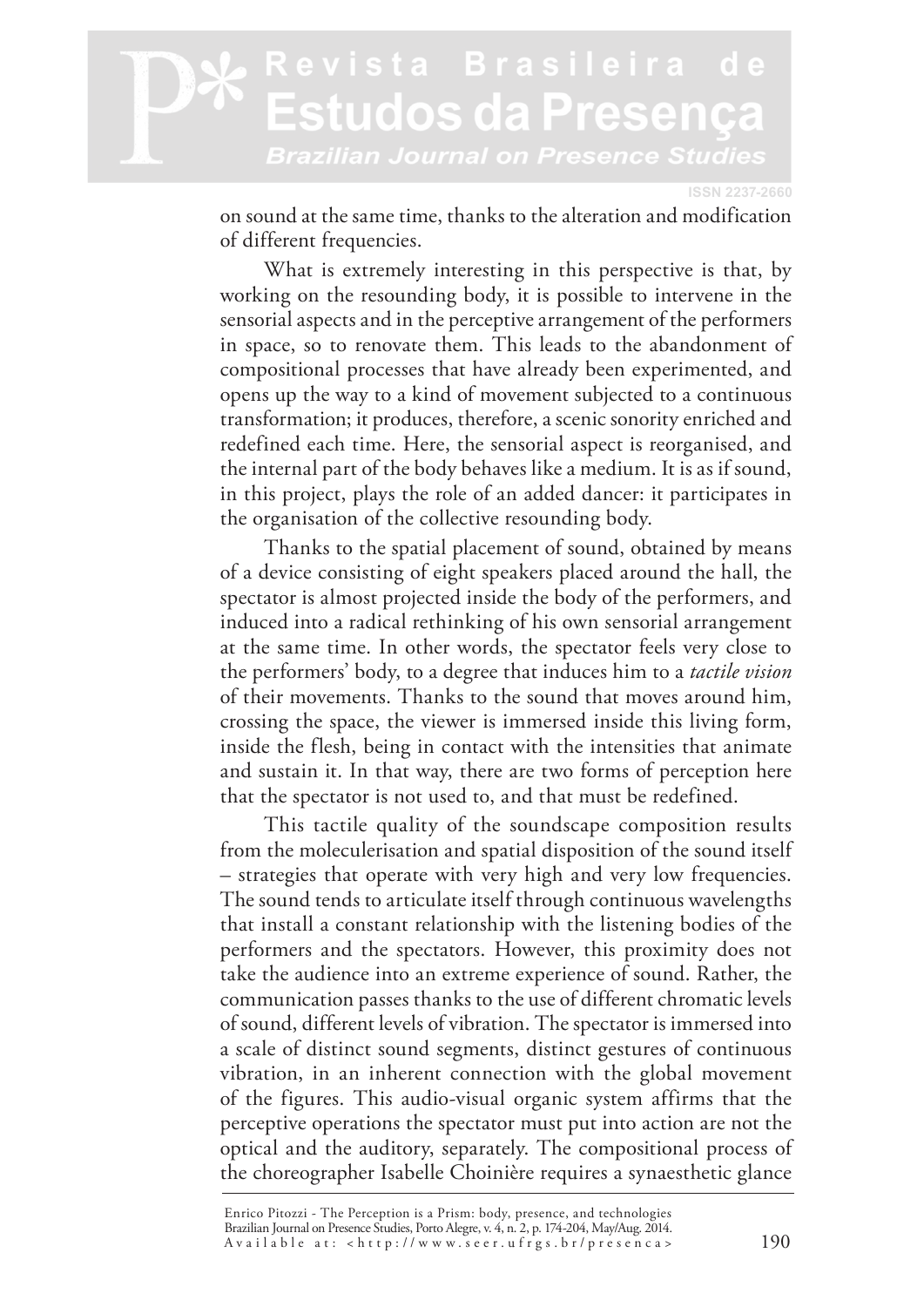

and mode of listening: an active and simultaneous relationship of all the senses.

#### **The Digital Collection of** *Motion Signature* **by LARTech**

In December 2010, LARTech of Montréal – under the direction of Martine Époque and Denis Poulin at the dance department of the Université du Québec à Montréal (UQAM) – launched the project CHK *Dancers Motion Signature Collection*<sup>8</sup> . This project is based on different aspects, such as: a) to make some dancers known by their kinetic imprint; b) aiming, through research, to enhance *MoCap* processes and develop tools to widen the scope of human movement digitalization technologies; c) to record digital data of the dance movements and make them available for scientific study in order to develop more knowledge about them; d) to collect dancers' motion signatures for archival purposes; e) to make those data available to a large amount of people via web, through the project of a playful interface.



Image 6 – Martin Époque and Denis Poulin (LARTech), *Galerie de Signature Motrice*, 2012. Photo: Denis Poluin/Lartech.

With the help of Frédérick Gravel and Normand Marcy, who work at LARTech, about twenty Québecois performers of different ages, styles and performance techniques have been selected. Among them, thirteen took part in the creation of the CHK *Collection*<sup>9</sup> (Époque; Paulin, 2013, p. 233-252; Mercy, 2013, p. 253-266). In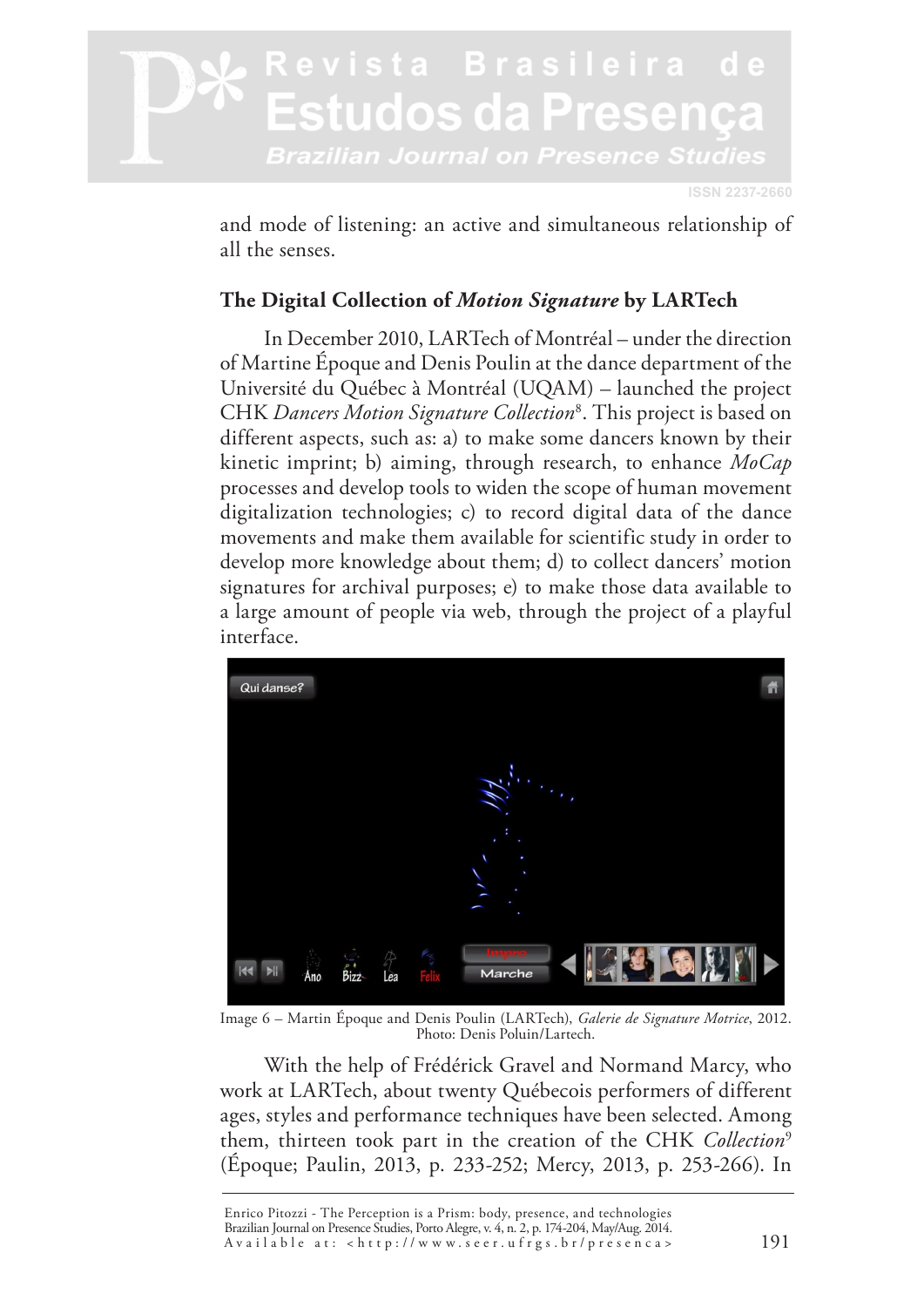#### **ISSN 2237-2660**

this way Époque and Paulin have collected a set of data based on several *MoCap* sessions. The aim was to capture dancers' movements during their performances as precisely as possible. To do so, it was important that gestures came directly and spontaneously from them and not from an external choreographic source. The project's protocol consisted mainly of walking and improvisation; guidelines were transmitted to the participants orally, or by mean of writing at the moment. The gesture dictation sequences – a total of four – were developed without music. The first one was based on moves taken from the technical vocabulary of classical dance; instructions were read to a dancer, who performed the moves immediately. The point was that each different dancer performed the same moves. After two training sessions, the series was recorded on video by means of *MoCap* devices. The second sequence was composed of words and actions written and drawn on a sheet of paper, like a score, and given to the dancers. It consisted of three short sentences that allowed the dancer to create three different movements on the basis of their interpretation. The third sequence was based on the same idea except that it was longer, and thus more difficult to memorize. In this case the point was to create a level of insecurity in the dancer in order to record the impact of this state on their personal *motion signature*. Finally, the last task was given orally: the dancers were required to perform the movements of their choice for one minute and ten seconds. In this case the aim was opposite to the previous sequence, for the dancers could completely lose themselves in the movements. Once all these aspects were recorded, the session ended with three improvisations of two minutes each, with three different genres of music (romantic, rock, and techno), thus allowing the performer freedom to interpret the music instinctively.

In order to obtain a series of precise data, it is necessary to create the best conditions for capturing the *natural* motion of the dancer, with all its *repetitions* and *imperfections*. In other words, it is necessary to prevent the dancer from creating a formally perfect performance. What is important, in fact, is a sort of direct way of dancing; the interest is in the imprecision rather than in the precision of the performance. In order to do so, a strategy must be used: the dancers have to be taken by surprise when asked to perform the movements, so that they can concentrate only on the very moment of the action.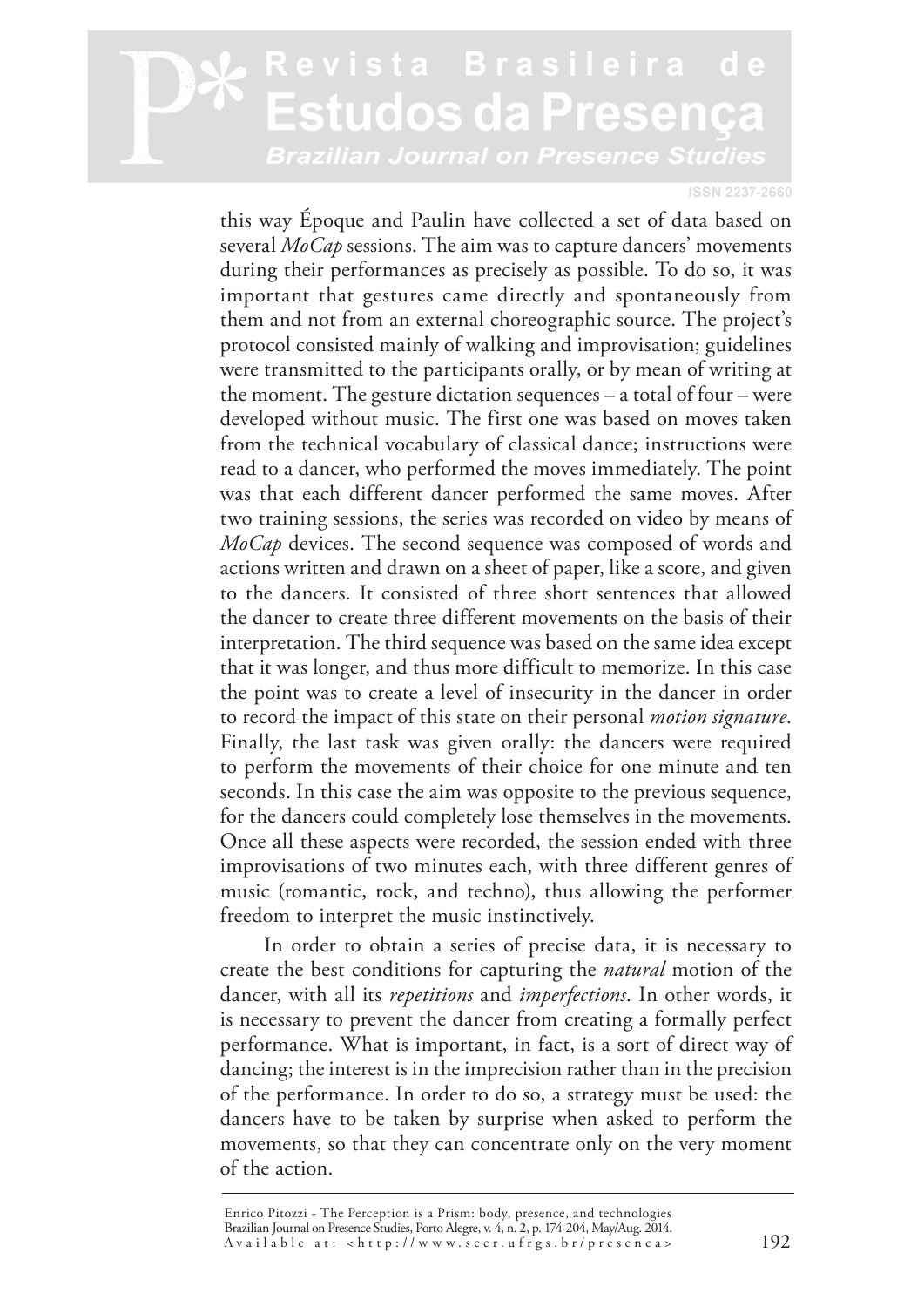**ISSN 2237-2660**

From these sessions, LARTech has obtained a large amount of data and many hours of video ready to be used for different purposes, from a study of a specific dancer to the analysis of movement and choreographic composition. Anyway, only a selection of data have been used to create the archive, so to concentrate mainly on the essential element that is the motion signature of a body in movement (Époque; Poulin, 2013, p. 249).



Image 7 – Martin Époque and Denis Poulin (LARTech), *Galerie de Signature Motrice*, 2012. Photo: Denis Poluin/Lartech.

On the representational side, Époque and Paulin decided that the dancers should use abstract figures in order to make their identification more direct and clear. These figures could also be seen as *characters* so as to allow a great variety of interpretations: a) *Ano* is graphically realised by means of a series of spheres, so to highlight the bodily volume; b) *Bizz* is composed of a series of colour stains so as to reinforce the perception of a central alignment of the body; c) *Léa* is a figure realised using axes that emphasize the bone alignment; d) *Félix* is composed of a blue-point texture that traces, on a screen, the flux of the movement.

Following a sort of mathematical conversion of the choreographic gesture, dance no longer copies reality, and it also departs from a formal representation of the body. In this sense, what remains is a formal objectification of the body, dealing more with the human's pure motion presence rather than with its subjective and recognizable form.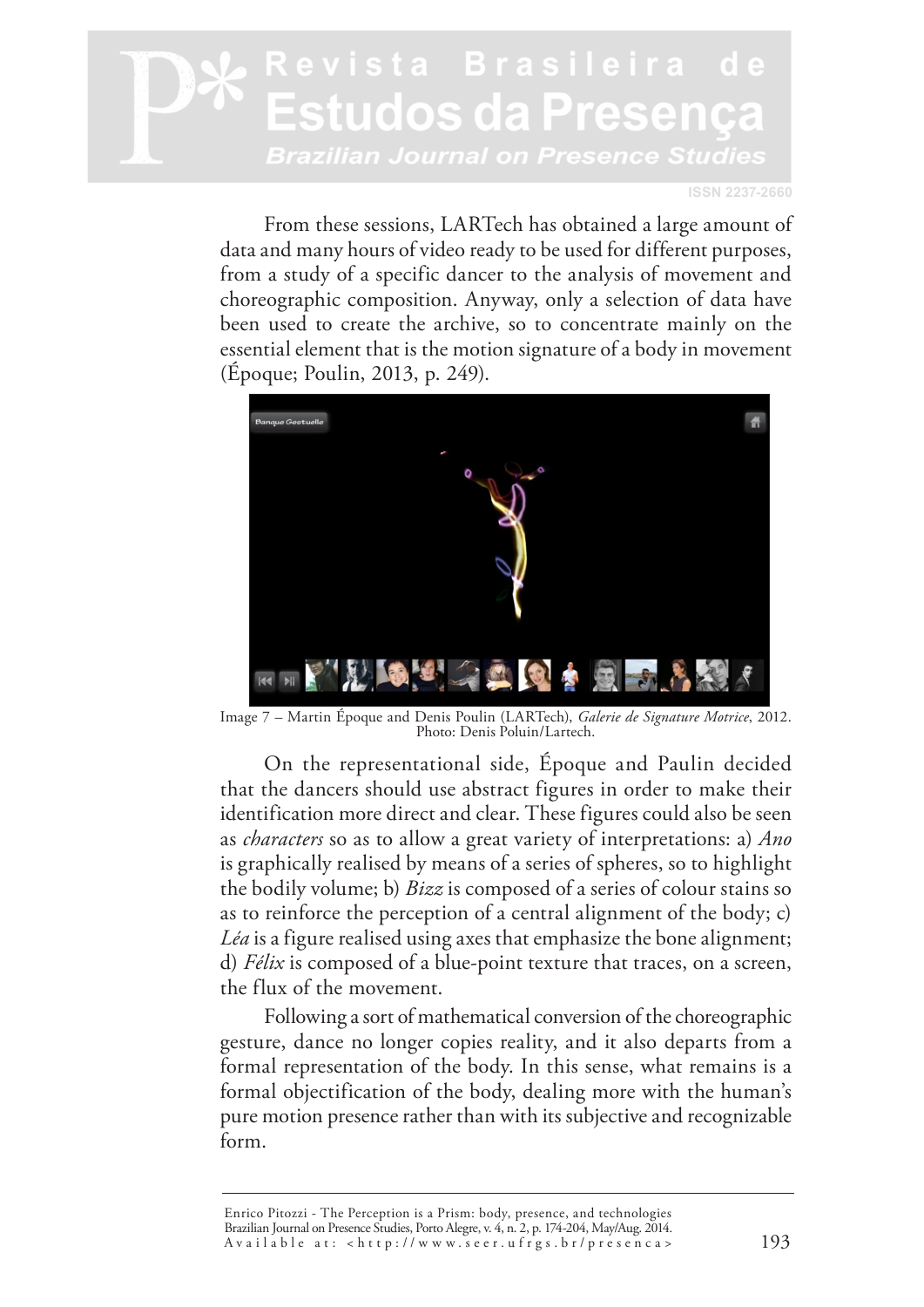**ISSN 2237-2660**

#### **(Re)-oriented Perception: about a new movement composition**

In analysing the above examples it is clear that we are facing new ways of composing the gesture, ways coming from the elaboration of a profound strategy of perceptive renewal: renewing perception, let us recall, means altering the modes, colours, temperatures, and degrees of intensity through which the simulation of action (*fiction*) is structured. This means that in order to produce a new gesture, it is necessary to act first of all on the fiction process, exactly where this gesture is programmed. For the performer therefore, reorganising perception means to find suitable strategies to offer the brain the necessary stimuli to process new hypotheses of movement, new anatomical configurations, new trajectories through space and hence new forms of presence. However, the problem of virtualisation – imagining space, conferring it topological features and rendering it dynamic by projecting hypotheses of a new movement – arises from the inability to feel. As Hubert Godard correctly pointed out, we find it hard to go back to the subject and renewal of sensations, a particular anatomy, an unknown gesture or a fluid space (Kuypers, 2006, p. 80).

What makes this operation difficult is not so much the complexity in the commands that activate muscles, but rather the inability to renew our way of organising perception. If our way is always the same, the projections of the body in space as elaborated by the brain will also always be the same. Thus the body enters a vortex; it continually repeats the same ways of composing gestures, the same spatial dynamics. The body literally rotates upon itself in vain: it loses efficacy in the eyes of the spectator, it is predictable, it loses tension, it loses presence. Bringing about a change in how to perceive therefore means varying the ways of imagining movement; imagining space from another point of view – exactly as in Myriam Gourfink or Isabelle Choinière – means forming a chain of new movements from an equally new starting-point for the composition. Experiencing space differently, crossing it according to other coordinates. In other words, it means to re-actualise the orientation of the body. It is here that technologies, whether Choinière's sonorous body device or Gourfink's LOL, play an essential role: aiding the reorganisation of perception and, at the same time, stimulating the innate imaginative (and therefore motor) potential within the body.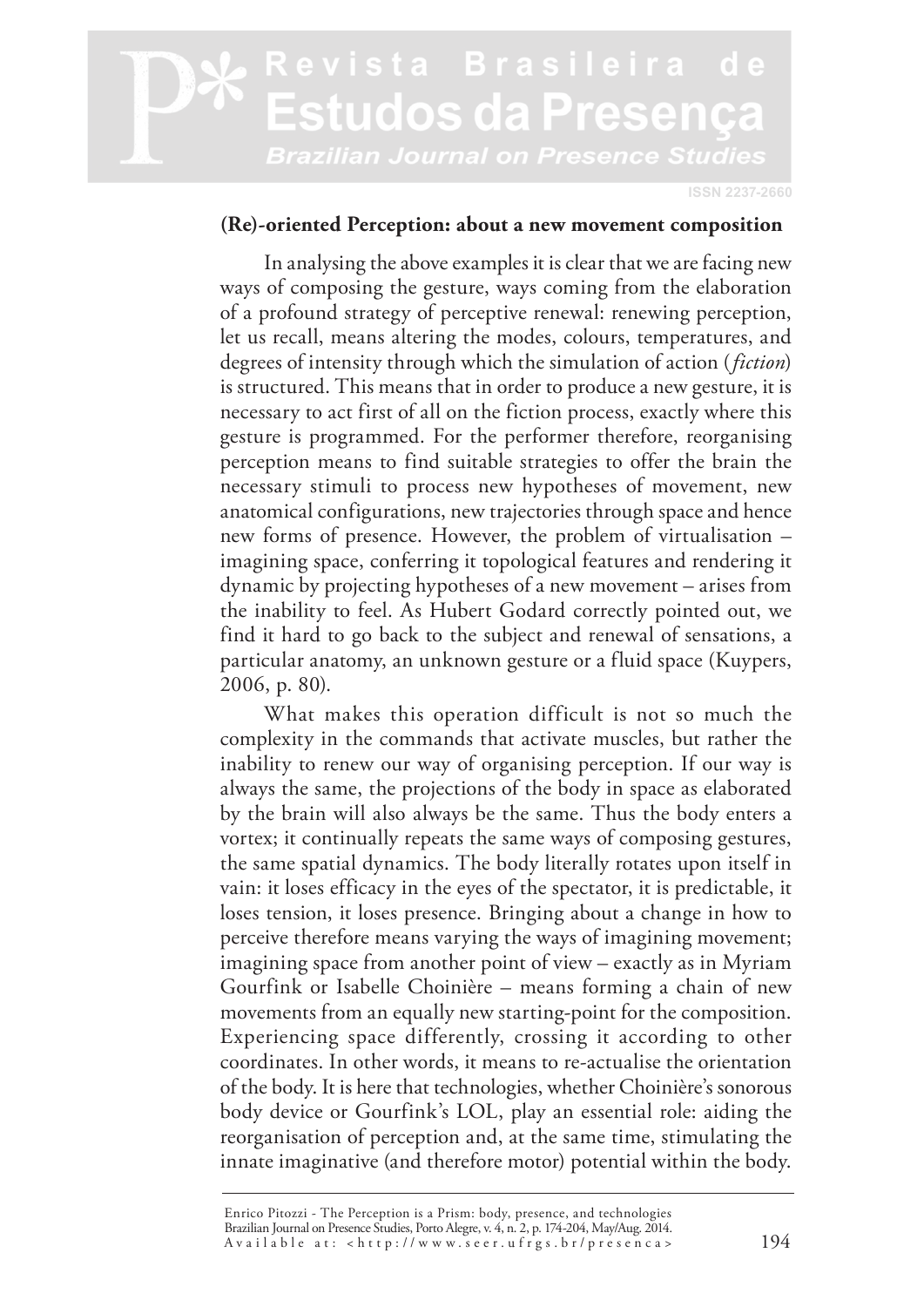#### evista Brasileira de studos da Presen Brazilian Journal on Presence Studies

**ISSN 2237-2660**

It is in this direction that a profound integration takes shape between body and technologies, exactly at the point where the latter offer the performer real prospects of cognitive investigation on the organisation of his corporeity, while enabling him to correct what Hubert Godard defined the repetition sclerosis concerning the constant, unvarying call on the same pre-movement and, therefore, the use of the same composition strategies as the gesture (Menicacci; Quinz, 2006, p. 76; Broadhurst, 2007, p. 54).

With the introduction of technologies the performer finds he can integrate information from different channels into the composition project: at a *proprioceptive* level, through data from the senses, and at an *exteroceptive* level, meaning through a string of information that returns to the body in the form of visual and sound data, as in Gourfink's *This is my House* and Choinière's *The Flesh Waves*. This co-presence of signals works on the performer's imagination giving him a widespread, complex, sensorial geography with which he can operate a radical change in perception orientation; this allows him to access new movement configurations. That explains the passage introduced above that leads from physiology to composition: to compose means to configure a counter-intuitive, unpredictable body.

We can summarize, in this context, some technological features as follows: 1) the *MoCap* is, first of all, a knowing tool that allows a new perception of the body and its sensory geography thanks to what is called a *biofeedback*. By means of a visual or acoustic signal the performer is able to control their gesture/s as well as the effect that it produces. In this way, *MoCap* is similar to the possibilities offered by the Functional Magnetic Resonance Imaging (MRI) in the study of the brain<sup>10</sup> (Bihan, 2012, p. 89); 2) technologies, thus, could help to determine the quality and the characteristics of a movement; 3) the presence of a body is something indeterminate. Its charm seems to emanate from an elusive *something special*, from something circulating and irradiating in every parts without being located in a specific source. Presence, thus, escapes any stable, precise and definable shape, but rather originates throughout a change of state projected beyond the body limits. Presence, thus, doesn't correspond to the body, but rather it is *carried* by a body, it is its *irradiation*. In this context, technologies produce the figurations of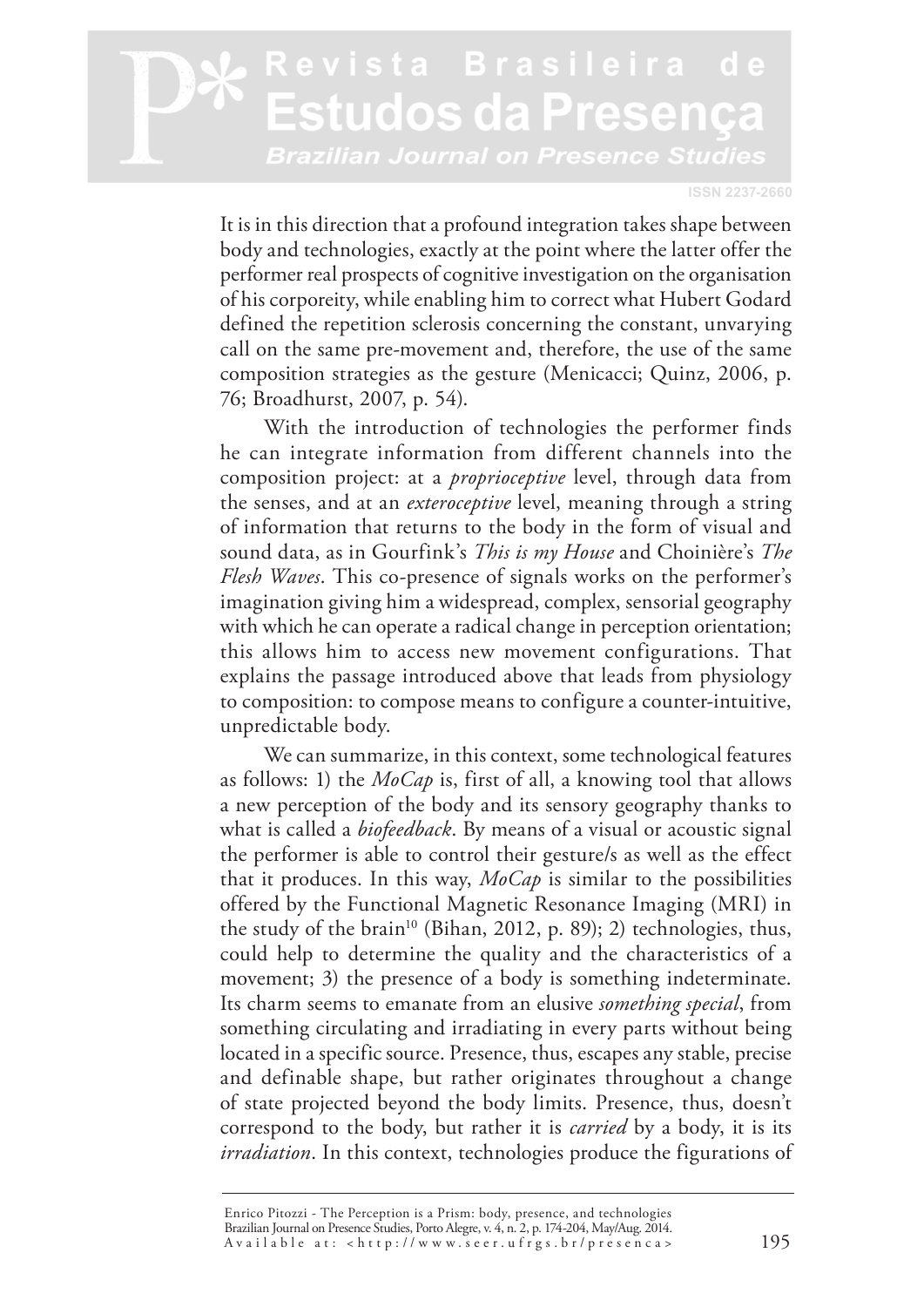#### **ISSN 2237-2660**

the body through the light or sound; 4) finally, empathy is considered as an *embodied simulation* (Gallese, 1997, p. 13-37; Sofia, 2013). It concerns, in the relationship between bodies, the mental simulation of the subjective perspective of the other who you're acting with, or – for the viewer – of the one who is being observed. This means to temporarily be located within the reference points of the other. Thanks to this temporary shift, we have access to their *intentions* and imagination. It is through this mechanism of anticipation that we can understand the gesture. In this scheme, empathy is not a photograph, rather it is quite an adventure; an exploration that a subject performs temporarily in kinaesthetic, and therefore in the intention, of the other entity with which they act or observe. As for the relation with the audience, if empathy is a process that concerns the body *in presence* – meaning, physically present in front of the spectator's eyes – we could imagine that this same relation between bodies would be possible even *in the absence* of the physical body – in front of the pure digital track (*motion signature*), so to speak. But we will tackle this aspect in the following section.

#### **The Logic of Empathy: notes about the role of the spectator**

It is precisely in this context that the body's manifestation through composition of movement produces an effect on the receiver, the spectator. We may speak of it in terms of an incarnate simulation, using the expression of Gallese and Rizzolatti from the Parma University team who discovered the working of the mirror neurons according to which, in terms of neuron activation, there is an empathic correspondence between the person carrying out the action and the observer (Rizzolatti; Sinigaglia, 2008). In other terms the same neurons discharge both when we make a movement and when we see someone else performing the same movement. However, this may happen because we are under an inhibition – as Berthoz would say – of the corporal pattern of the subject (spectator), which temporarily suspends his imaginative world to enter into the action project of the other (the performer). The spectator integrates the other's motor experience into his own flow of awareness. Therefore, within the context of studies on live arts (even when mediated technologically), we are facing an important passage: the neurosciences offer us indications – evidently not models, just as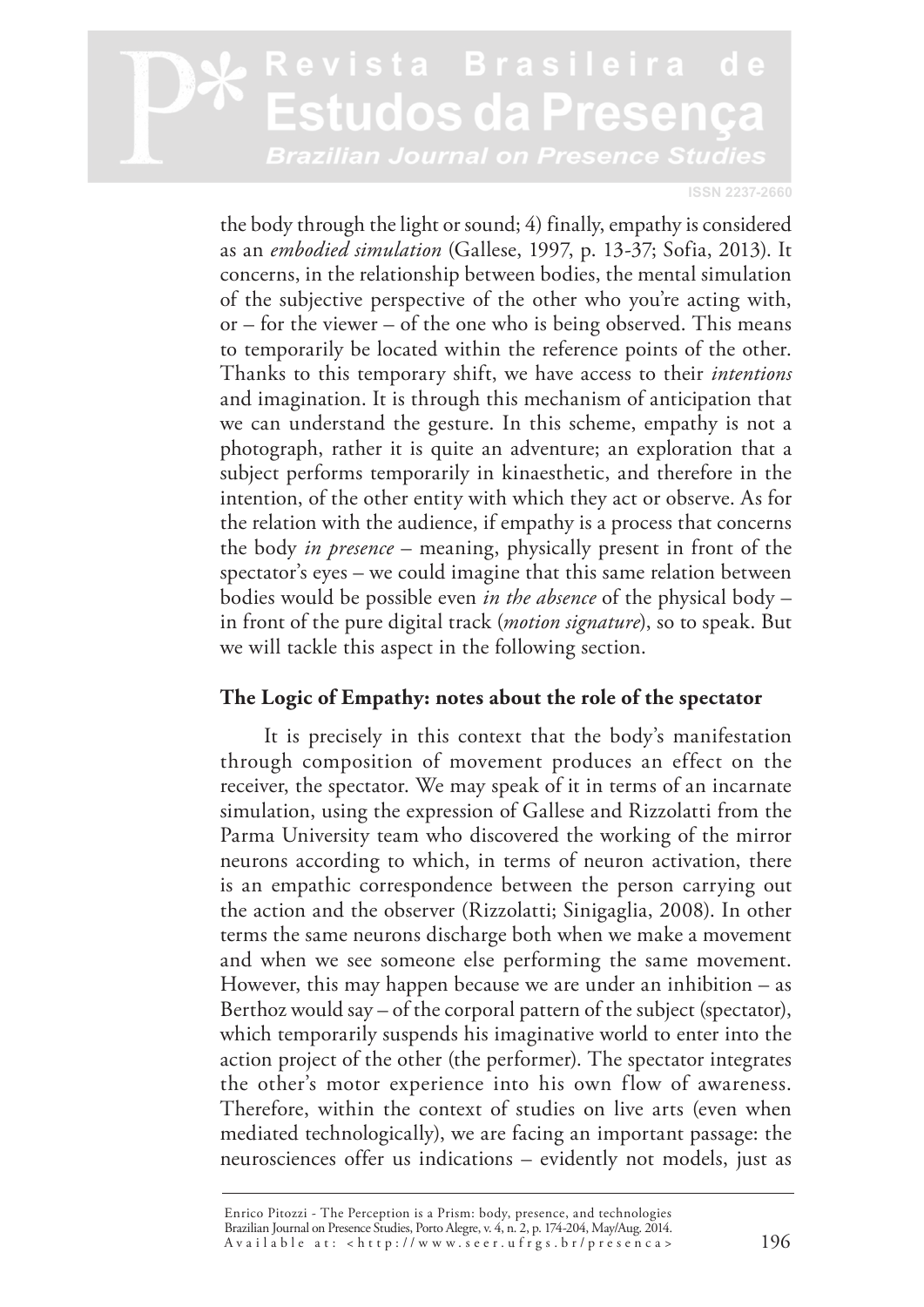#### evista Brasileira de studos da Presenca Brazilian Journal on Presence Studies

**ISSN 2237-2660**

physiology was not a model to define movement – on the ways the spectator receives the experience (Sofia, 2013, p. 34-45).

From the spectator's outlook, therefore, empathy is the manipulation that operates on their viewpoint from the observation of the performer's body in movement. As Berthoz and Jorland recall in the volume they edited, empathy takes shape according to a gradation principle that mainly concerns two closely connected operations (Berthoz; Jorland, 2005): a) the mental simulation of the subjective perspective of the other person under observation; in other words, this means temporarily placing oneself within the other's sphere of reference. Due to this shift, we gain access to his intentions, the world of his imagination. It is through this mechanism of anticipation that we can understand how the activation of the performer's gesture or the pulsation of his muscle points towards the execution of a certain type of movement rather than another; b) consequently, this implies a movement resonance: observation unintentionally produces in the spectator various anticipatory postural adjustments (pre-movements). The spectator finds himself simulating the performer's movements inscribing in his own muscles the trajectory that the latter is impressing on his muscles, in a kind of gravitational contagion. Following up this principle, we can say that, on the basis of recent neurophysiologic discoveries, we have empathy exclusively where the movements executed are a biomechanical possibility.

This aspect is very important because it takes issue with the possibility of empathy receipt towards synthesis bodies whose resolution is given on the basis of mathematical algorithms obtained from the process of motion capture (*MoCap*) – i.e., through the capture of a performer's physical movement given in terms of computer data. This leads us to a further observation: having before his eyes only kinematic information on a biological body in movement (a track obtained through motion capture or, in the vocabulary of Martine Époque and Denis Poulin from LARTech in Montreal, the *signature motrice*), the spectator is led to recognise it, but also to live it as an experience; an exploration carried out by the spectator in the kinaesthesia – and therefore in the intention – of the performer observed. It means to enter literally into the *fiction* of the other, into his capacity to imagine and project the action: the spectator looks and what he sees echoes all through his corporeity (Époque; Poulin, 2013, p. 249-250).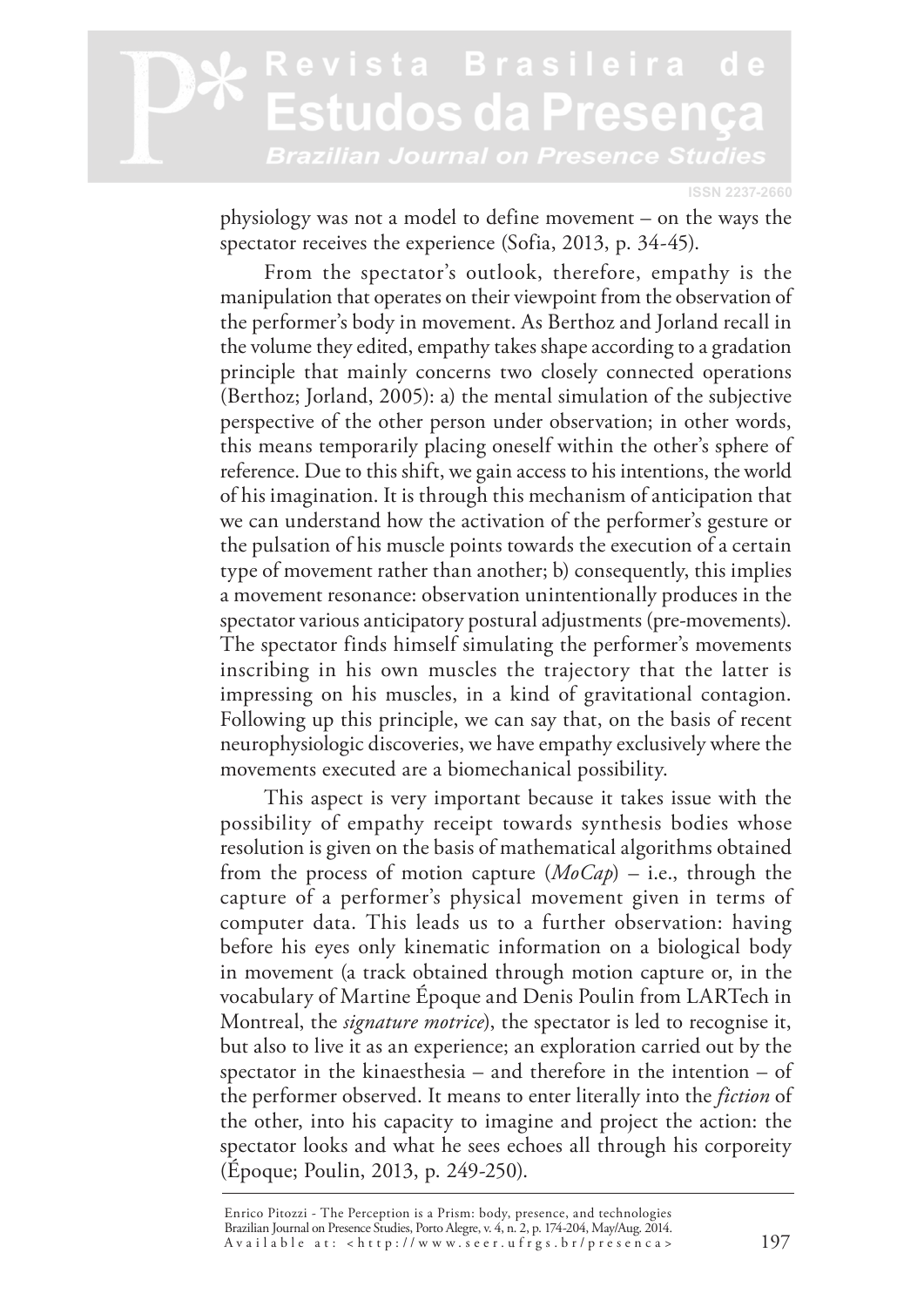**ISSN 2237-2660**



Image 8 – Martin Époque and Denis Poulin (LARTech), *Galerie de Signature Motrice*, 2012. Photo: Denis Poluin/Lartech.

We are moving along a narrow pathway, through an unexplored territory that leads us to reflect on a phenomenon making the observer's kinaesthesia consistent with the performer's kinaesthesia, through the recognition of his bodily movement, of his trajectories: this passes through a form of simulation (*recognition*) of the gesture enacted, which activates a survival on the level of the spectator's motility (Sofia, 2013).

Within this framework we can conclude by stating that observation is a form of mental translation of the other's – the performer's in this case – project that depends on a simulation – such as the incarnate simulation Gallese mentions – of the action under observation. In this transfer, in this temporarily taking the place of the other, the understanding founded on observation of reality becomes the motor for recognition founded on simulation (Gallese, 2007, p. 2011). It is through this passage that the survival of the body perceived becomes an effect of presence that comes into being in the spectator's body: in a new perceptive disposition and in his muscular memory.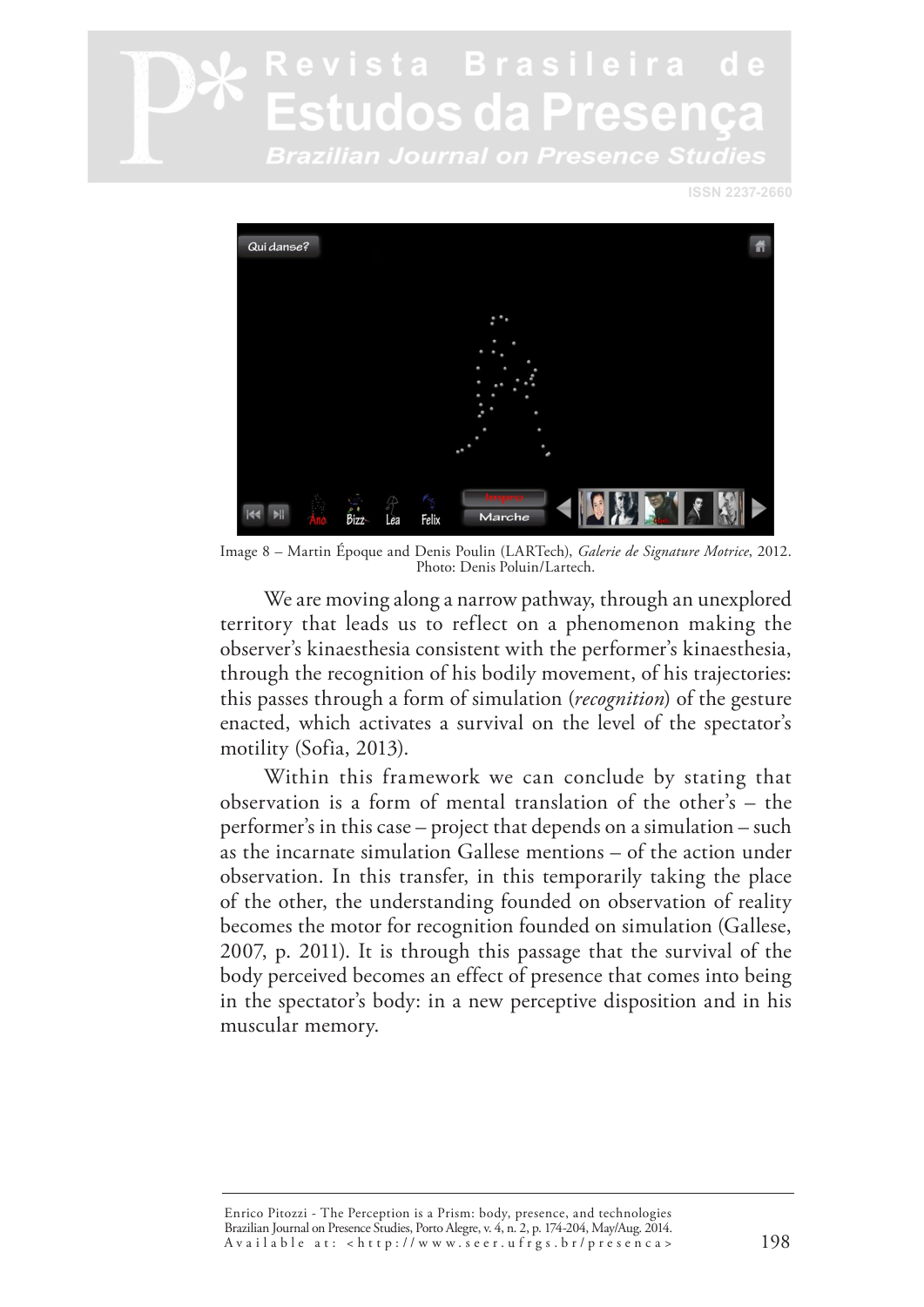

#### **Notes**

 $^{\rm 1}$  This is an Italian original and unpublished text, the English translation by Andrea Pitozzi.

<sup>2</sup> In an interdisciplinary perspective we can identify some key aspects of the relationship between performance studies and neuroscience, and summarize them as follows: a) to investigate the body: true principle of knowledge; b) to highlight the way perception works and, consequently, its role in defining the gesture from a physiological standpoint; c) to introduce the movement from physiology to choreography; d) to redefine strategies that consider perception differently; e) neurophysiology, along with cosmology, mathematics or even computer engineering adopted to analyse movement, allows both for the choreographer and the performer to explore new fields of research, and to imagine innovative strategies for their work (what we will call *choreo-intuitive movement*); f) as for the audience, this interdisciplinary approach represents a starting point to analyse the way reception works.

<sup>3</sup> We already know that to be *attentive* means to adopt a mechanism where the action is anticipated, a mechanism starting from our actions and intentions, and able to shape the world.

<sup>4</sup> *Posture* indicates a potential action, it prepares for action: it is a geometry of consequences. If perception can change posture, so posture modifies perception in a *feedback* circuit.

5 Regarding *motion capture* devices, we can summarise their main purposes as follows: a) capturing the movement into a room with twenty-five infrared cameras; b) captors positioning on dancer's body; c) movements recording by means of a computer; d) conversion of obtained data to an *avatar* composed on the basis of the human anatomy; e) composition of a graphic trace based on the conversion of data into a dance score. Tension between the two dimensions is very clear: the more the movement is complex and articulated on the physical side, the more accurate will be the set of data to compose the performer's digital movement. To have further information about these elements see physiological experiments by Johansson (1973; 1975).

6 This aspect is similar to the *mental training* that means to *imagine* the performed gesture. This prepares the brain to the actual execution of elementary actions. A research group has proved that muscles involved in this imaginative act develop through this training, which is a sort of physical training through the mind. Simulation, thus, already holds *rules* and *instructions* that anticipate the cinematic of the action itself (Jeannerod, 2009, p. 108; 2009, p. 113).

 $^7$  This process work has found a development with the residence, in November 2013, with  $\,$ the *Flesh Waves, phase #4* at the project *Collective Body – Corps Collectif* at the festival of electronic arts CYNETART of Dresden; see <http://creationcollectivebo.wix.com/ corpscollectif>. Accessed on: 03 aug. 2013.

<sup>8</sup> To consult the archive, go to: <http://www.lartech.uqam.ca/collection.htm>. The project has been financed by the Fond Québécois de Recherche sur la Société et la Culture (FQRSC, 2006-2010).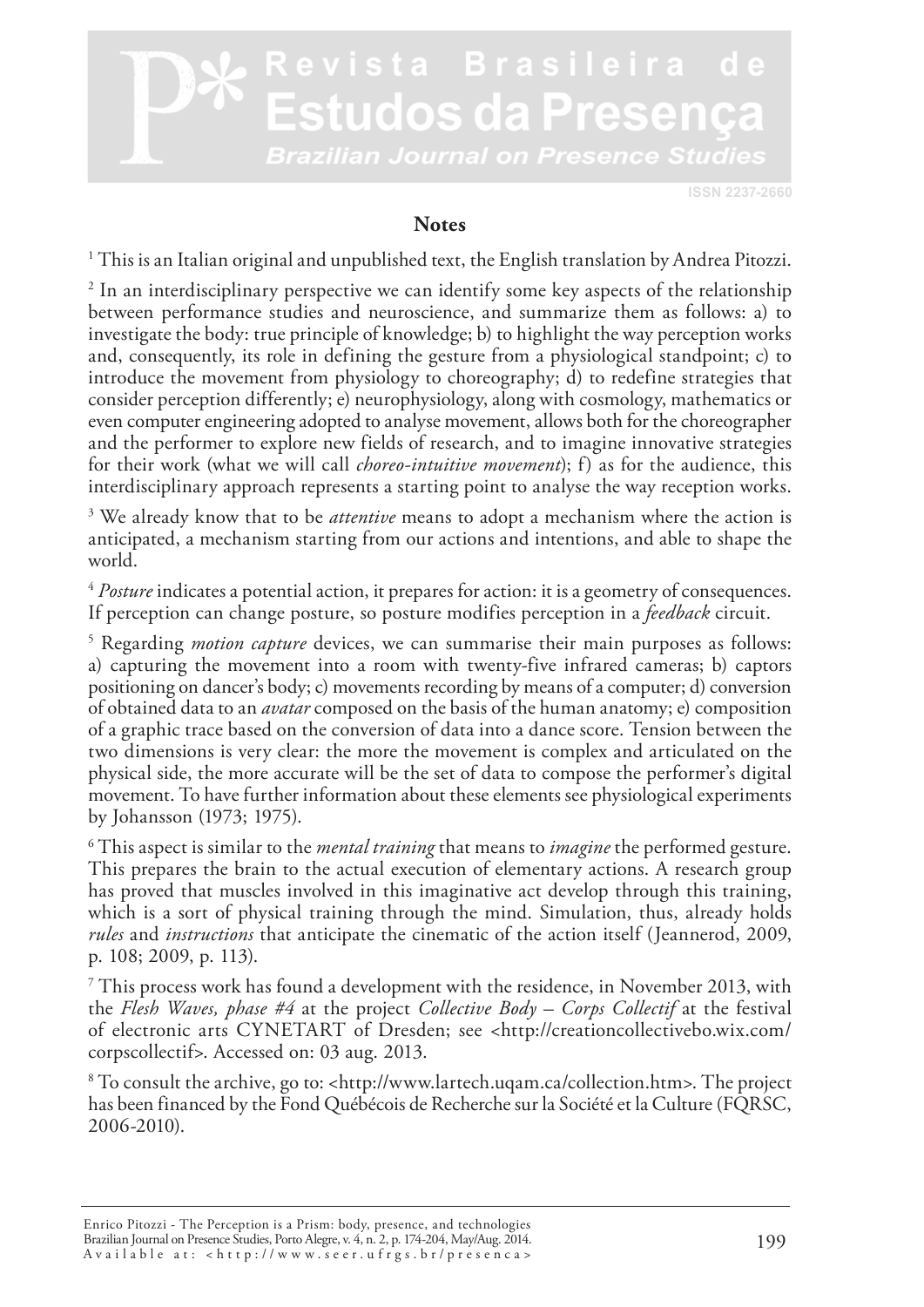

9 Marc Boivin, Sophie Corriveau, Sylvain Émard, Ginette Laurin, Louise Lecavalier, Manon Levac, Robert Meilleur, Ivana Milicevic, José Navas, Sylvie Pinard, Daniel Soulières, Philippe Vita, and Chanti Wadge.

10 Similarly to what happens for science, one can have a perceptive *feedback* through technology: it is possible to reorient the brain in *real time*, and the Functional magnetic resonance imaging (fMRI) can be successfully used in *biofeedback* practices. Thanks to an acoustic and visual feedback, the dancer is able to control the sensorial response, and consequently, to modulate the gesture (Bihan, 2012, p. 89). Such a statement shows that consciousness is slower than movement. Its specific aim – according to Jennerod – is that of ensure the identification of a self as the actual executer of the action. "The self minimal is a silent background for the control of a coherent development of events planned and determined on another level" (Jeannerod, 2009, p. 224). So, the operative role of consciousness is different: it is that to ensure the relation between an uncertain beginning of the action and its visible outcome. By this relation, the actors (the performers) can recognize themselves as actual executors of the action.

#### **References**

BERNARD, Michel. Sen Set Fiction. **Nouvelles de Danse**, Bruxelles, Contredanse, n. 17, p. 56-64, 1993.

BERNARD, Michel. **De la Création Chorégraphique**. Pantin/Paris: CND, 2001.

BERNSTEIN, Nikolai Aleksandrovich. **The Coordination and Regulation of Movement**. New York: Pergamon Press, 1967.

BERTHOZ, Alain. **Le Sens du Movement**. Paris: Odile Jacob, 1997.

BERTHOZ, Alain. **La Décision**. Paris: Odile Jacob, 2002.

BERTHOZ, Alain. **La Simplexité**. Paris: Odile Jacob, 2009.

BERTHOZ, Alain. **Le Cerveau Créateur de Mondes**: essai sur la vicariance. Paris: Odile Jacob, 2013.

BERTHOZ, Alain; JORLAND, Gerard (Org.). **L'Empathie**. Paris: Odile Jacob, 2004.

BERTHOZ, Alain; PETIT, Jean-Luc. **Phénoménologie et Physiologie de l'Action**. Paris: Odile Jacob, 2006.

BESSON, Dominique. Le Corps Sonore, entre Écriture Chorégraphique et Écriture Musicale. **Actes de Colloque Journée d'Informatique Musicale** – JIM 2009, Grenoble, École Phelma/MINATEC, AFIM-ACROE-Phelma, n. 16, p. 143-150, 2009. Available at: <http://acroe.imag.fr/jim09/index.php/descrip/conf/schedConf/actes>. Accessed on: 03 nov. 2013.

BIHAN, Denis Le. **Le Cerveau de Cristal**. Paris: Odile Jacob, 2012.

BOISCLAIR, Louise. Isabelle Choinière de Corps Indice; autour des Demoiselles d'Avignon. **Inter, Art Actuel**, Montreal, Inter Art Publishing, n. 98, p. 52-56, 2007.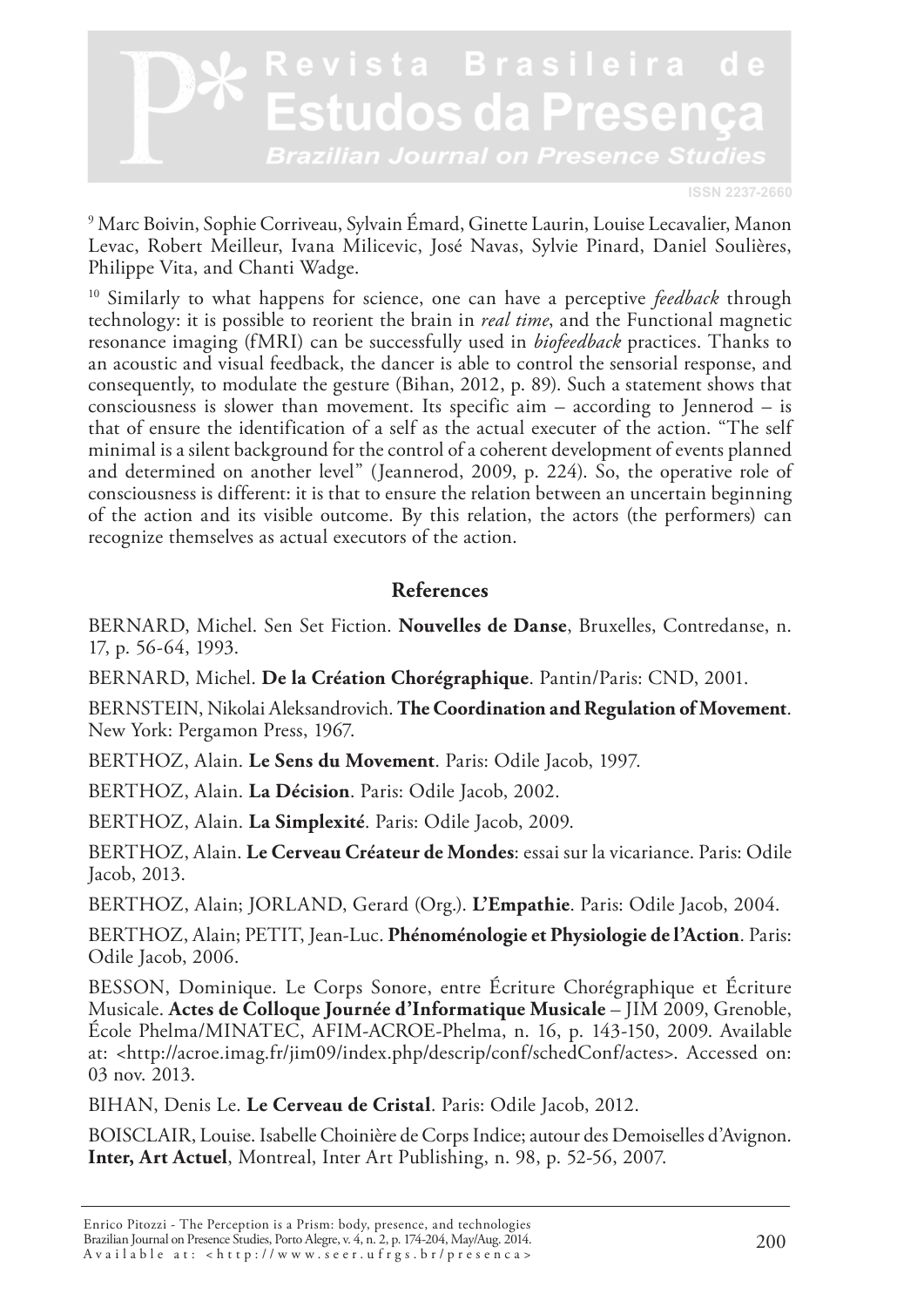

#### BROADHURST, Susan. **Digital Practices**. Houndmills: Palgrave Macmillan, 2007.

CALVO-MERINO, Beatriz; GLASER, Daniel E.; GRÈZES, Julie; PASSINGHAM, Richard E.; HAGGARD, Patrick. Action Observation and Acquired Motor Skills: an FMRI study with expert dancers. **Cerebral Cortex**, Oxford, Oxford University Press, v. 15, n. 8, p. 1243-1249, 2005.

CAUQUELIN, Anne. **Fréquenter les Incorporels**. Paris: PUF, 2006.

CORIN, Florence. Le Sens du Mouvement Interview d'Alain Berthoz. **Nouvelles de Danse**, Bruxelles, Contredanse, n. 48/49, p. 80, 2001.

DECETY, John. L'Empathie est-elle une Simulation Mentale de la Subjetivité d'Autrui?. In: BERTHOZ, Alain; JORLAND, Gerard (Org.). **L'Empathie**. Paris: Odile Jacob, 2004. P. 53-88.

ÉPOQUE, Martine; POULIN, Denis. Nobody Dance, un sacre du printemps 3D en infochorégraphie de particules pour l'écran. In: POISSANT, Louise; TREMBLAY, Pierre (Org.). **Ensemble Ailleurs / Together / Elsewhere**. Ste-Foy: Presses de l'Université du Québec, 2010. P. 181-194.

ÉPOQUE, Martine; POULIN, Denis. La Présence du «Danseur sans Corps»: effet ou Réalité?. In: BOURASSA, Renée; POISSANT, Louise. **Personnage Virtuels et Corps Performatif**: effets de présence. Ste-Foy: Presses de l'Université du Québec, 2013. P. 233- 252.

FALLETTI, Clelia; SOFIA, Gabriele (Org.). **Nuovi Dialoghi tra Teatro e Neuroscienze**. Roma: Editoria & Spettacolo, 2010.

GALLESE, Vittorio. Il Corpo Teatrale: mimetismo, neuroni specchio, simulazione incarnata. **Culture Teatrali**, Bologna, Battello Ebbro, n. 16, p. 13-37, 2007.

GALLESE, Vittorio; SINIGAGLIA, Corrado. What is so Special about Embodied Simulation?. **Trends in Cognitive Science**, Bologna, Battello Ebbro, n. 15, p. 512-519, 2011.

GODARD, Hubert. Le Geste et sa Perception. In: GINOT, Isabelle; MICHEL, Marcelle (Org.). **La Danse au XXe Siècle**. Paris: Larousse, 2002. P. 235-241.

GOLDMAN, Alvin. **Simulating Minds**: the philosophy, psychology, and neuroscience of mindreading. Oxford: Oxford University Press, 2008.

GOURFINK, Myriam; MARTHOURET, Laurence; VOISIN, François. LOL **–** un environnement expérimental de composition choregraphique. **Éc/arts**, Éc/arts Publishing, n. 2, p. 32-36, 2000-2001.

HANSEN, Marc. **Bodies in Code**. London/New York: Routledge, 2006.

JEANNEROD, Marc. The Representing Brains: neural correlates of motor intention and imagery. **Behavioural Brain Sciences**, Cambridge, Cambridge University Press, n. 17, p. 187-202, 1994.

JEANNEROD, Marc. **Le Cerveau Volontaire**. Paris: Odile Jacob, 2009.

JEANNEROD, Marc. **La Fabrique des Idées**. Paris: Odile Jacob, 2011.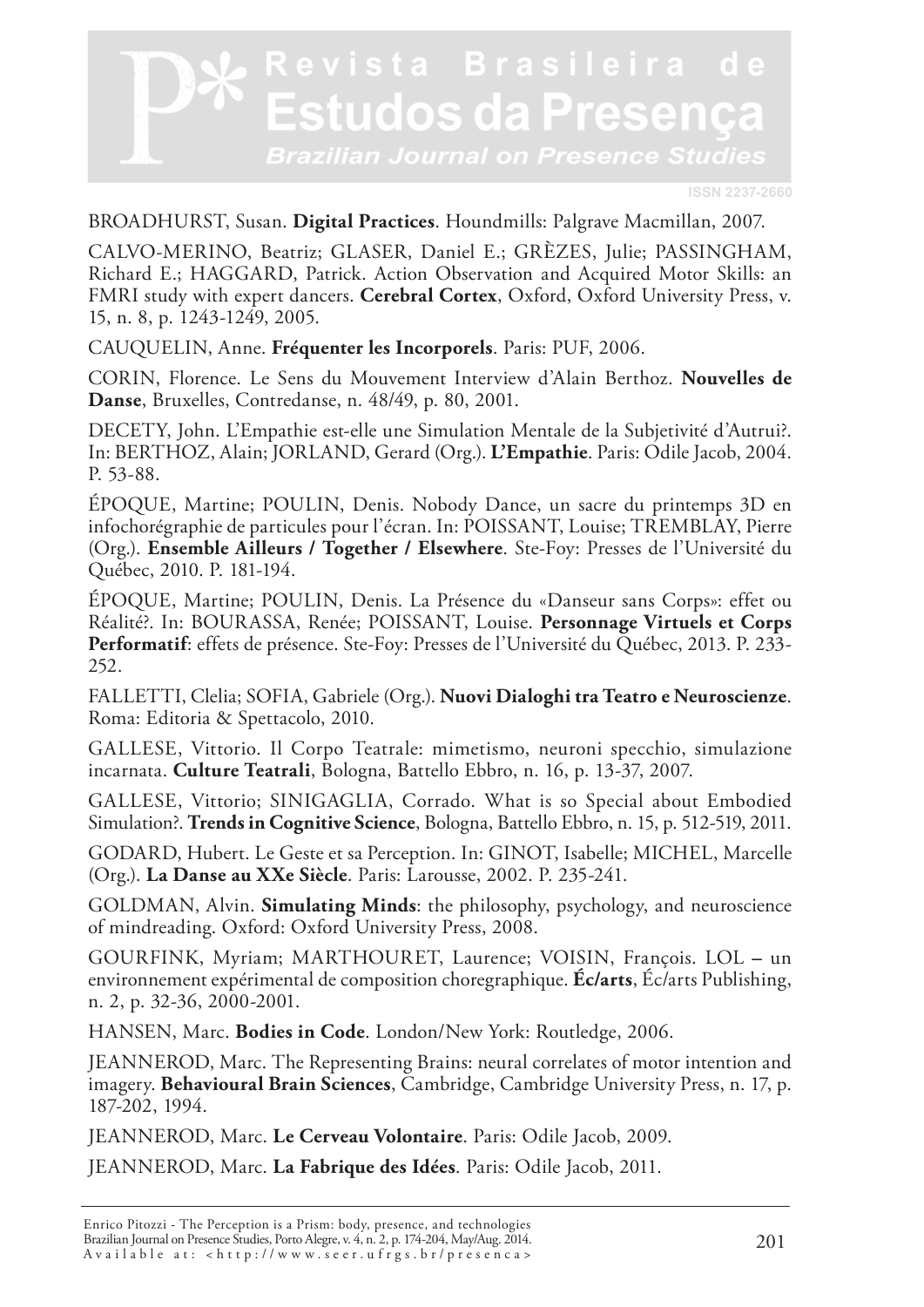**ISSN 2237-2660**

JOHANSSON, Gunnar. Visual Perception of Biological Motion and a Model for its Analysis. **Perception and Psychophysics**, Berlin, Springer-Verlag, n. 14, p. 201-211, 1973.

JOHANSSON, Gunnar. Visual Motion Perception. **Scientific American**, New York City, Scientific American Publishing, v. 232, n. 6, p. 76-88, 1975.

JONES, Caroline (Org.). **Sensorium**: embodied experience, technology, and contemporary art. Boston: MIT Press, 2006.

KUYPERS, Patricia. Des Trous Noirs. Un entretien avec Hubert Godard. **Nouvelles de Danse**, Bruxelles, Contredanse, n. 53, p. 80, 2006.

LEIBNIZ, Gottfried Wilhelm. **New Essays on Human Understanding**. Cambridge: Cambridge University Press, 2006.

MANNING, Erin. **Relationscapes**: movement, art, philosophy. Cambridge: MIT Press, 2009.

MANNONI, Laurent. Méthode Graphique et Chronophotographie Tridimensionnelles. In: BERTHOZ, Alain (Org.). **Images, Sciente Mouvement Autour de Marey**. Paris: L'Harmattan, 2003. P. 49-78.

MAREY, Etienne Jules. **Le Mouvement**. Nîmes: Jacqueline Chambon, 2002 [1894].

MASSUMI, Brian. **Semblance and Event**. Cambridge: MIT Press, 2012.

MENICACCI, Armando; QUINZ, Emanuele. Étendre la Perception?. **Nouvelles de Danse**, Bruxelles, Contredanse, n. 53, p. 76-96, 2006.

MERCY, Normand. Capture du Mouvement, Intelligence du Corps et Sentiment de Présence. In: BOURASSA, Renée; POISSANT, Louise. **Personnage Virtuels et Corps Performatif**: effets de présence. Ste-Foy: Presses de l'Université du Québec, 2013. P. 253- 266.

MERLEAU-PONTY, Maurice. **La Structure du Comportement**. Paris: Gallimard, 1942.

MERLEAU-PONTY, Maurice. **Phenomenologie de la Perception**. Paris: Gallimard, 1945.

NORMAN, Sally Jane. Gesture and Embodied Interaction: capturing motion/data/value. **Leonardo Transactions**, Boston, MIT Press Journals, v. 43, n. 2, p. 198-199, 2010.

PETIT, Jean-Luc (Org.). **Les Neurosciences et la Philosophie de l'Action**. Paris: Vrin, 1997.

PICON-VALLIN, Beatrice. **Mejerchol'd**. Paris: CNRS, 2003.

PITOZZI, Enrico. Espace Stéréoscopique pour Corps Sonore. **Archée**, Montréal, dec. 2009. Available at: <http://archee.qc.ca/ar.php?page=article&no=342>. Accessed on: 03 nov. 2013.

PITOZZI, Enrico. Lógica da Composição, Notas sobre a Cena Tecnológica. **Moringa**, Paraíba, Departamento de Artes Cênicas, v. 2, n. 1, p. 91-112, 2011a.

PITOZZI, Enrico. Tecnologias da Percepção. Epistemologia do gesto e cena contemporânea. In: SANTANA, Ivani; PEREIRA, Antonia (Org.). **Poéticas Tecnológicas**. Salvador: Universidade Federal da Bahia, 2011b. P. 1-19.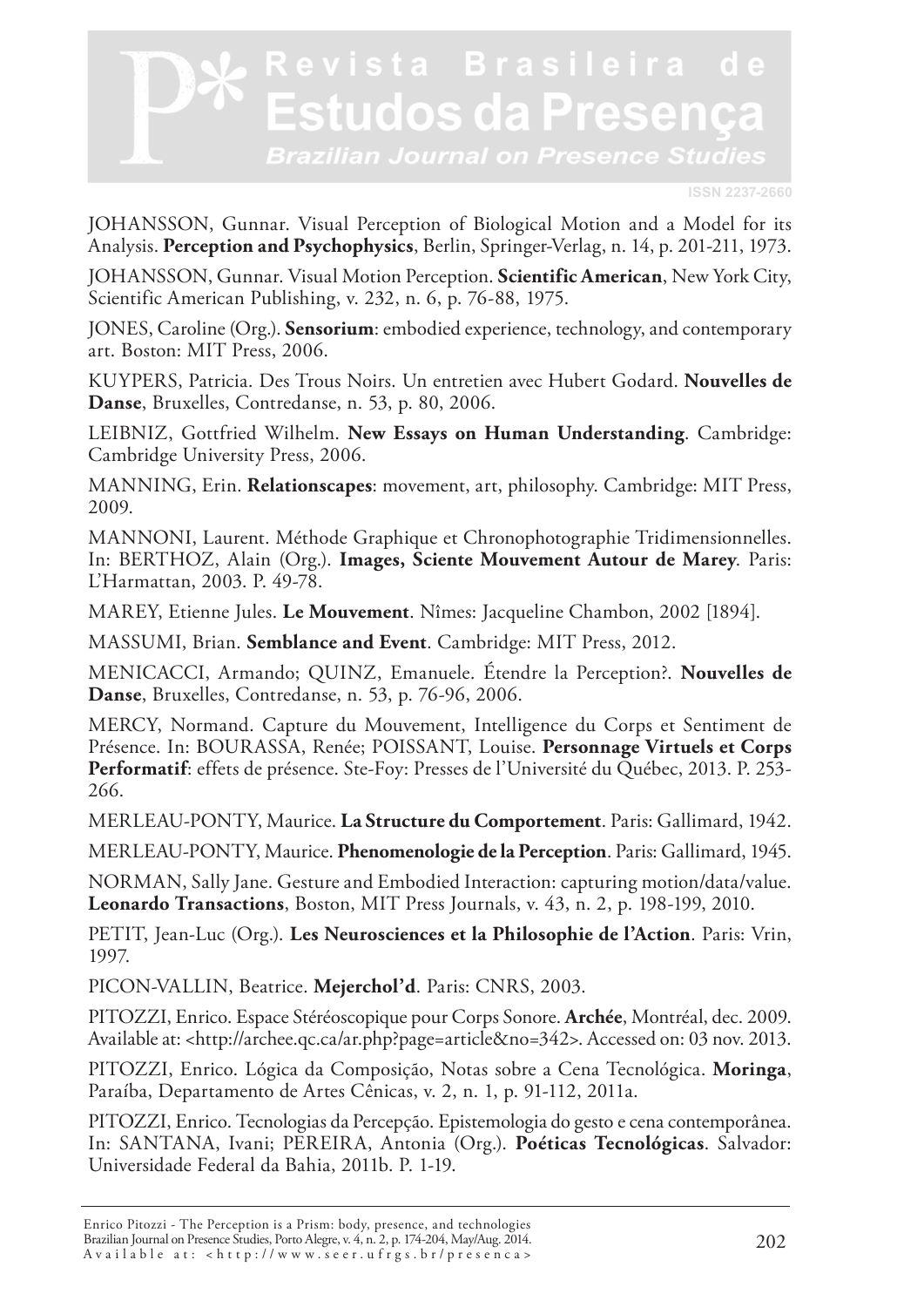**ISSN 2237-2660**

PITOZZI, Enrico. Corpográficos. In: ISAACSOON, Marta; LIMA TORRES NETO, Walter (Org.). **Corpo, Performance, Tecnologia**. Porto Alegre: Universidade Federal do Rio Grande do Sul, 2012a. P. 18-42.

PITOZZI, Enrico (Org.). On Presence. **Culture Teatrali**, Bologna, Battello Ebbro, n. 21, n.p., 2012b.

PITOZZI, Enrico. Perception et Sismographie de la Présence. In: FÉRAL, Josette (Org.). **Le Réel à l'Épreuve des Technologies**. Rennes: Presses de l'Université de Rennes, 2013a. P. 235-259.

PITOZZI, Enrico. De la Constitution du Corps de Synthèse sur la Scène Performative: perception et technologies. In: BOURASSA, Renée; POISSANT, Louise (Org.). **Personnage Virtuel et Corps Performatif**: effets de présence. Ste-Foy: Presses de l'Université du Québec, 2013b. P. 195-229.

PITOZZI, Enrico. Les Plis de la Composition: corps, musique, formes du temps. Conversation avec Myriam Gourfink et Kasper T. Toeplitz. **Archée**, Montréal, sep. 2013c. Available at: <http://archee.qc.ca/ar.php?page=article&no=439>. Accessed on: 05 oct. 2013.

POISSANT, Louise (Org.). **Esthétique des Arts Médiathiques**. 2. v. Ste-Foy: Presses de l'Université du Québec, 1995.

POISSANT, Louise (Org.). **Interfaces et Sensorialité**. Ste-Foy: Presses de l'Université du Québec, 2003.

QUINZ, Emanuele. Les Strates de l'Interface. **Bil BO K Magazine des Errances Contemporaines**, Paris, Bil BO K Publishing, n. 27, p. 26, 2006.

REED, Edward. An Outline of Theory of Action System. **Journal of Motor Behavior**, London, Taylor & Francis Group, v. 14, n. 2, p. 98-134, 1982.

RIZZOLATTI, Giacomo; SINIGAGLIA, Corrado. **Mirrors in the Brain**. How we share actions and emotions. New York/Oxford: Oxford University Press, 2008.

ROSENBLUM, Lawrence. **See What I'm Saying**: the extraordinary powers of our five senses. New York: Northon & Company, 2010.

SALTER, Chris. **Entangled**. Cambridge: MIT Press, 2010.

SPINOZA, Baruch. **Ethica/Ethics**. Oxford: Oxford Philosophical Texts, 2000.

SOFIA, Gabriele (Org.). **Dialoghi tra Teatro e Neuroscienze**. Roma: Edizioni Alegre, 2009.

SOFIA, Gabriele. **Le Acrobazie dello Spettatore**. Dal teatro alle neuroscienze e ritorno. Roma: Bulzoni, 2013.

SWEIGARD, Jenny. Le Mouvement Imaginé: un facilitateur idéokinétique. **Nouvelles de Danse**, Bruxelles, Contredanse, n. 28, p. 31-42, 1996.

VARELA, Francisco. **Principles of Biological Autonomy**. New York: Elsevier and North-Holland, 1979.